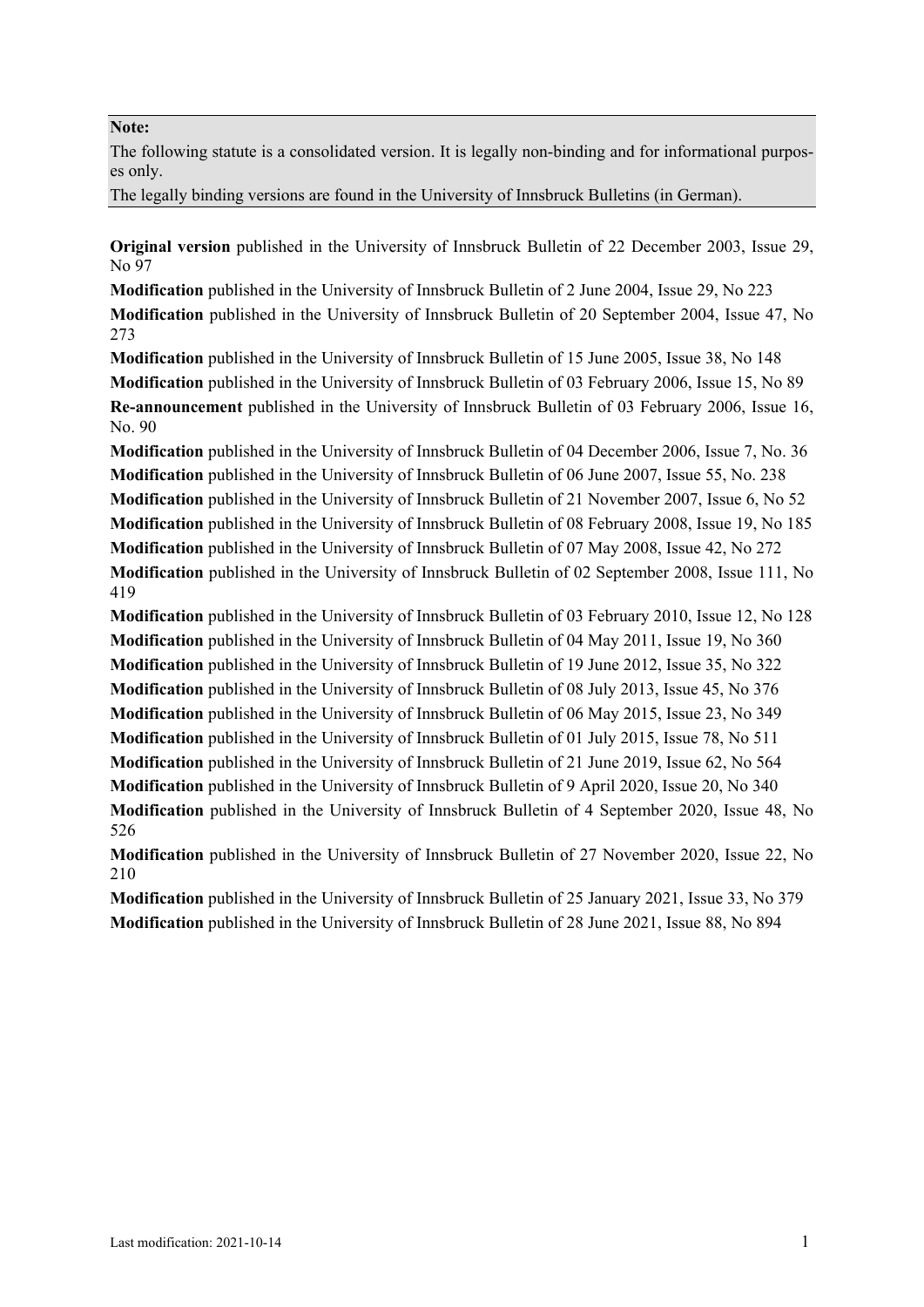# **Complete version from 28 June 2021 Statute section on "study-law regulations"**

### **§ 1. Body responsible for study-law regulations**

- (1) In accordance with § 19, Para. 2.2 of the Universities Act of 2002 (henceforth UA), a singleperson competent body is to be established to implement study-law regulations in the first instance. The competent body for matters concerning study-law regulations carries the designation Director of Studies.
- (2) The Director of Studies, who may be the Vice Rector or other qualified person, is appointed by the Rectorate after a hearing in front of the Senate for a maximum period of the duration of the term of office of the Rectorate. Reappointments are permitted. The appointment is to be announced in the University of Innsbruck Bulletin.
- (3) The main responsibilities of the Director of Studies are:
	- 1. approving applications for admission to individual programmes of study (UA  $\S$  55);
	- 2. awarding academic degrees to graduates of individual programmes of study (UA § 55, Para. 4);
	- 3. approving the completion of examinations for a university other than the university to which the student has been admitted (UA  $\S$  63, Para. 9.2);
	- 4. annulling by order the results of examinations, of diploma, Magister and master's theses, and of doctoral dissertations (UA § 74);
	- 5. issuing certificates confirming the completion of a programme of study (UA § 75, Para. 3) and diploma supplements (UA  $\S$  69, Para. 2);
	- 6. appointing academically qualified examiners for entrance and supplementary examinations, for the determination of the method of examination and for the determination of whether an examination is to be held by single examiner or by an examination board (UA § 76, Para. 1);
	- 7. recognizing examinations that have received a passing grade (UA § 78);
	- 8. annulling examinations that have been conducted in a manner exhibiting severe defects (UA § 79);
	- 9. guaranteeing the safekeeping of examination documents not given to students (UA  $\S$  84, Para. 1);
	- 10.*Omitted (notification in the University of Innsbruck Bulletin of 08.07.2013)*
	- 11.granting requests to withhold access to scientific and artistic theses or dissertations deposited in the university library (in accordance with UA  $\S$  86, Para. 1) for up to five years from the time of delivery (UA § 86, Para. 2);
	- 12.awarding academic degrees to graduates upon completion of degree programmes and continuing education courses (UA  $\S$  87, Para. 1 and 2);
	- 13.awarding designations to graduates upon completion of continuing education programmes (UA § 58, Para. 2);
	- 14.revoking academic degrees awarded within Austria (UA § 89);
	- 15.recognizing the completion of a programme of study in a foreign country as equivalent to the completion of a degree programme in Austria – nostrification (UA § 90, Para. 3), and
	- 16.completing the following tasks in accordance with the requirements of this statute section:
		- a) setting dates for examinations and registration deadlines (§§ 16 and 19);
		- b) appointing academically qualified examiners and forming examination boards (§§ 12,13,14,15 and 20);
		- c) disposition of applications within the registration procedure (§§ 18 and 19);
		- d) appointing academically qualified persons to supervise diploma, Magister and master's theses and doctoral dissertations, prohibiting topics and supervisors, submitting work to assessors, and determining the form in which academic work is to be submitted (§§ 24 and 25);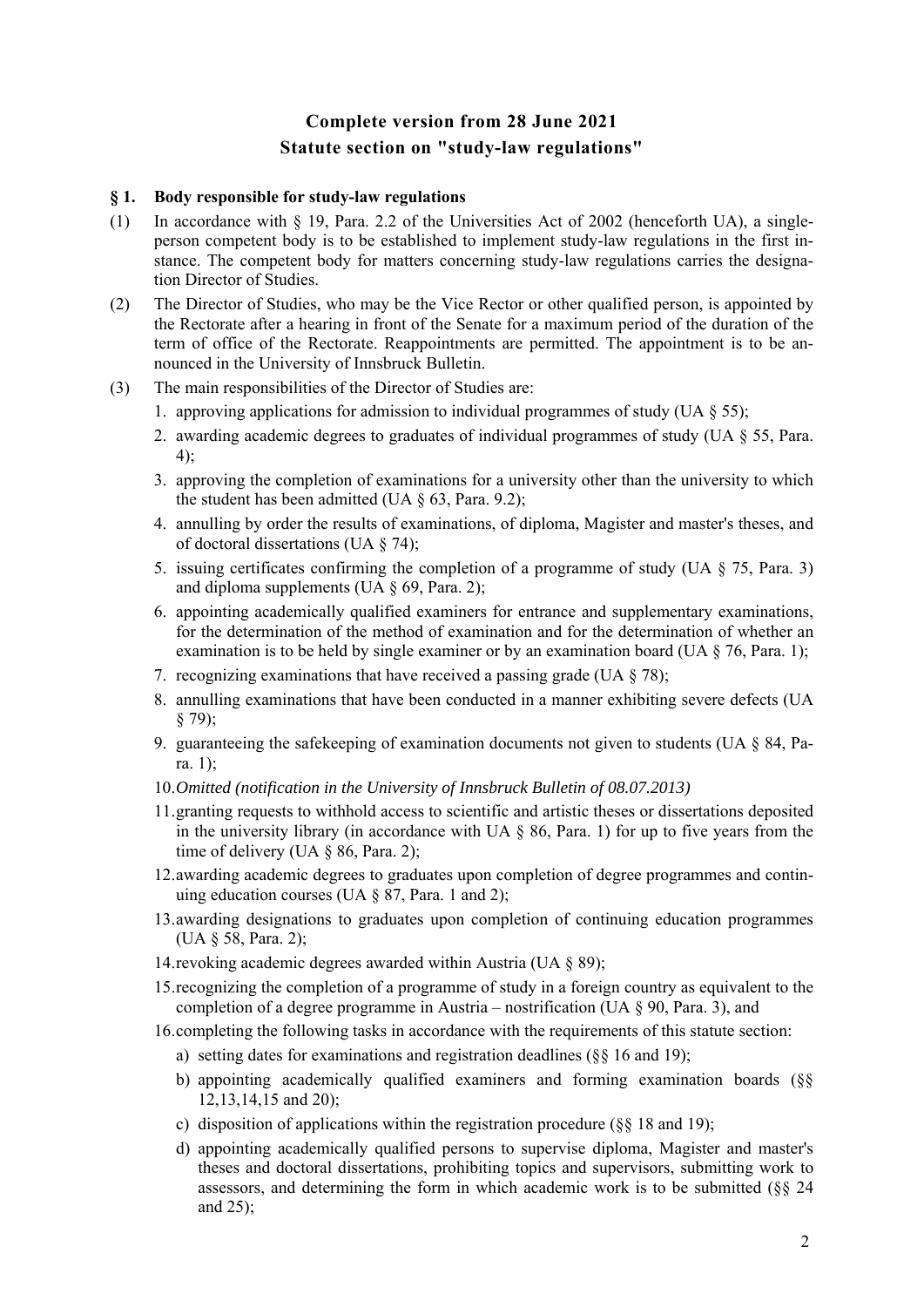- e) decisions on failure to attend or withdrawal from examinations with good reason (§ 23);
- f) authorizing block courses  $(\S 5, \text{Para. 2})$ .
- (4) The Director of Studies can delegate responsibility to university teachers to reach decisions in his/her name on the matters described in Para. 3.1 to 3.16 in accordance with the relevant guidelines. These university teachers can establish an advisory board to assist in decision-making.

## **§ 2. Organization of the Academic Year**

- (1) The academic year consists of the winter semester, the summer semester and the course-free periods. It begins on 1 October and ends on 30 September of the following year.
- (2) The Senate is required to schedule teaching weeks and the course-free periods such that the academic year contains at least 30 teaching weeks, divided equally between the two semesters. For the course-free periods, one continuous period of at least eight weeks each academic year is to be established.

### **§ 3. Programmes of Study in a Foreign Language**

- (1) When the subject of the programme of study is a foreign language, the curriculum may require that courses and examinations be held in that foreign language, including writing diploma, Magister and master's theses as well as doctoral dissertations. When the subject of a course is a foreign language, the curriculum may require that the course and the examination be held in that foreign language.
- (2) Courses and examinations may, assuming appropriate language proficiency, be held in a foreign language when the foreign language makes up a significant part of the technical language of the courses. For such examinations, mastery of the course material, not the language proficiency level, is to be the criterion for assessment.
- (3) Degree students are entitled to submit diploma, Magister and master's theses as well as doctoral dissertations in a foreign language with the agreement of their supervisor.
- (4) Courses and examinations in continuing education programmes may, assuming appropriate language proficiency, be held in a foreign language. For such examinations, mastery of the course material, not language proficiency, is to be the criterion for assessment.
- (5) The curricula of master's and doctoral programmes may stipulate that a programme be offered exclusively in a foreign language to be specified. It is not permitted to prescribe the number of students to participate in such a programme.

# **§ 4. Subjects**

- (1) Subjects are thematic units, the content and methodology of which, as a general rule, are conveyed through a number of related courses.
- (2) Compulsory subjects are those that are characteristic and essential for a given programme of study and for which examinations are to be taken.
- (3) Elective subjects are those that are selected by students in accordance with the conditions specified in the curricula and for which examinations are to be taken. Once an examination in a given elective subject has been taken, the elective subject may not be changed.
- (4) The terms "subject" and "subjects", including all expressions containing these terms, refer to curricula published before 01.03.2006.

### **§ 5. Courses**

- (1) The duration and scope of courses is given in semester hours and in ECTS (European Credit Transfer System) Credits. One semester hour is equivalent to as many teaching units as there are teaching weeks in the semester. A teaching unit lasts 45 minutes.
- (2) Courses are generally held on a weekly basis. Lecturers are entitled, with the approval of the Director of Studies, to hold courses during a part of the semester only, with the number of hours per week increased accordingly (block course). Block courses are only be permitted if there are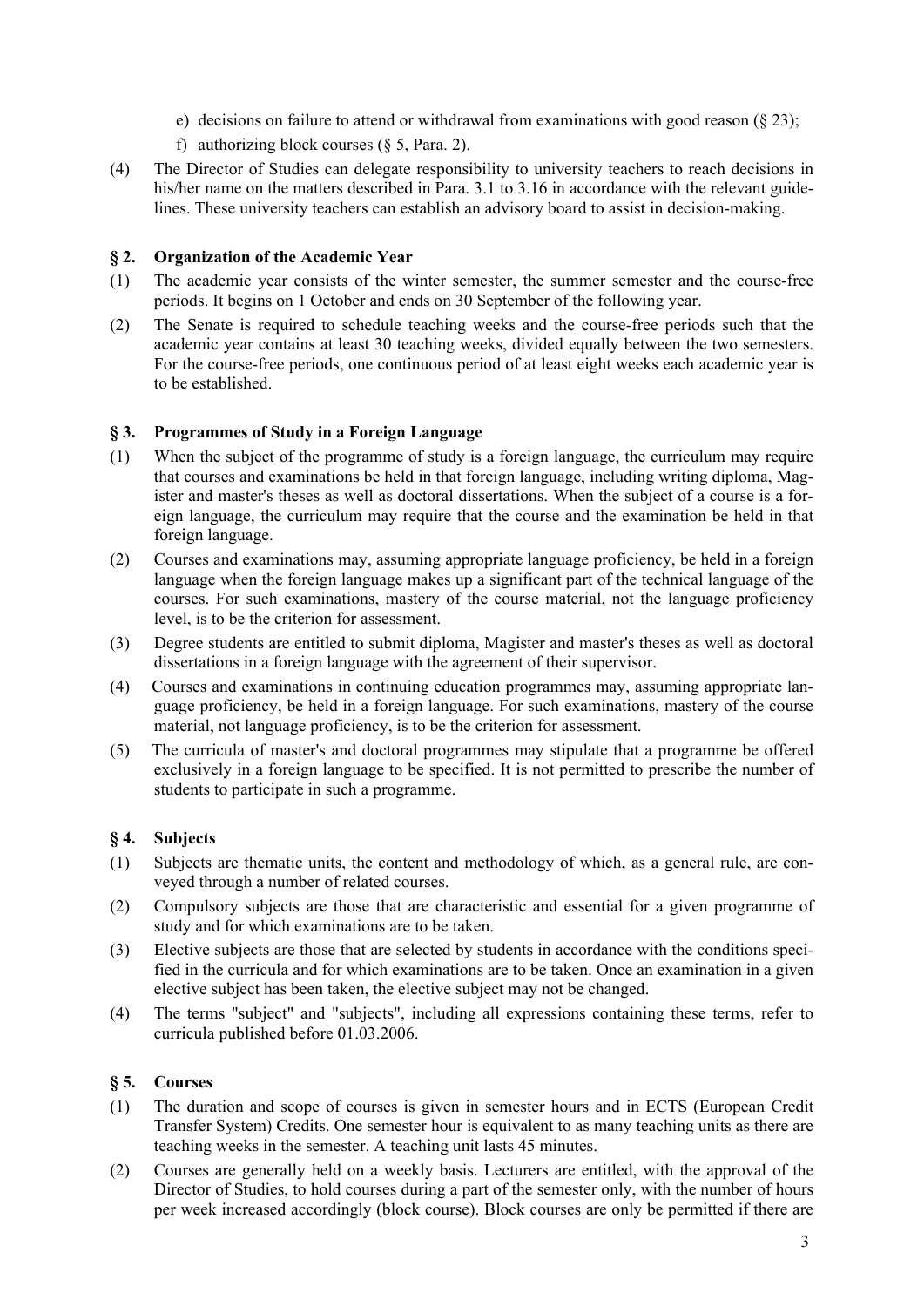legitimate reasons and if premises are available. In doctoral programmes and continuing education programmes established in accordance with UA § 54, Para. 5, authorization is not required to create block courses.

- (3) The following types of courses are offered:
	- 1. **Lectures (VO** *'Vorlesung'***)** are courses held in lecture format. They introduce the research areas, methods and schools of thought for a given subject.
	- 2. **Studies orientation courses (SL** *'Studienorientierungslehrveranstaltungen'***)** provide an overview of the study programme and its structure. They give students an objective basis to assess their decision to pursue their chosen subject
	- 3. **Working groups (AG** *'Arbeitsgemeinschaften'***)** serve to treat a topic in collective fashion, examining the theories, methods and techniques of an area using group work.
	- 4. **Introductory seminars (PS** *'Proseminare'***)** introduce students interactively to scientific literature through the treatment of selected issues. They convey knowledge and methods of academic work.
	- 5. **Practical courses (UE** *'Übungen'***)** focus on the practical treatment of concrete scientific tasks within an area.
	- 6. **Seminars (SE** *'Seminare'***)** provide in-depth treatment of scientific topics through students' presentations and discussion thereof.
	- 7. **Lectures with practical elements (VU** *'Vorlesungen verbunden mit Übungen'***)** focus on the practical treatment of concrete scientific tasks that are discussed during the lecture parts of the course.
	- 8. **Practical training courses (PR** *'Praktika'***)** provide practical experience with concrete scientific tasks, complementing occupational and academic training.
	- 9. **Excursions (EX** *'Exkursionen'***)**, conducted outside the premises of the university, serve to demonstrate and deepen course contents.
	- 10.**Excursions with practical elements (EU** *'Exkursionen verbunden mit Übungen'***)**, conducted outside the premises of the university, serve to demonstrate and deepen course contents through practical experience with concrete scientific tasks.
	- 11.**Project studies (PJ** *'Projektstudien'***)** promote scientific collaboration of two or more fields through the treatment of multidisciplinary topics and the use of various methods and techniques.

*(Note: § 6 omitted, notification in the University of Innsbruck Bulletin of 03.02.2010)* 

# **§ 7. Methods and Types of Examination**

- (1) The following methods of examination are used:
	- 1. Oral examinations are examinations that require responding to questions verbally.
	- 2. Written examinations are examinations that require responding to questions in written form.
	- 3. Project examinations require practical, experimental and theoretical written work as well as constructions that are completed as part of examinations.
- (2) (2) The following types of examination are used:
	- 1. Single examinations are examinations held by a single examiner.
	- 2. Board examinations are examinations held by an examination board.
	- 3. Diploma examinations are examinations required to complete the individual sections of diploma programmes. When all parts of a diploma examination have been completed successfully, the corresponding section of the diploma programme is completed. When all diploma examinations and the diploma thesis have been completed successfully, the diploma programme is concluded.
	- 4. The final doctoral examination, consisting of the oral defence of the dissertation, concludes the doctoral programme.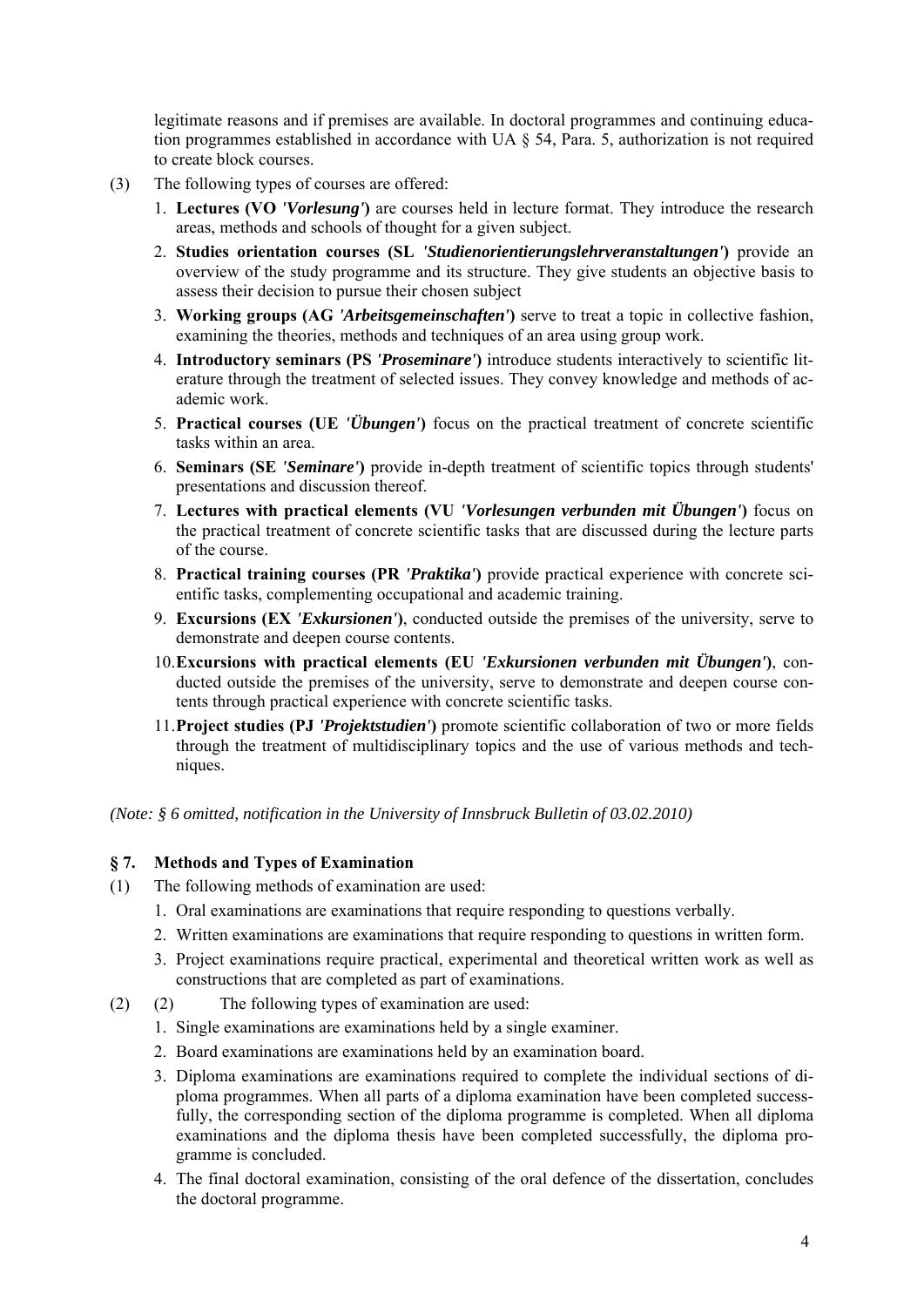- 5. Module examinations are examinations that assess the knowledge and skills acquired in a module. When all parts of a module examination have been completed successfully, the module is concluded.
- 6. Course examinations are:
	- a) examinations that assess the knowledge and skills covered in an individual course in which course assessment is based on a single examination at the end of the course; these are courses in accordance with § 5, Para. 3.1-3.
	- b) courses with continuous assessment, for which course assessment is based on regular written and/or oral contribution by participants; these are courses in accordance with  $\S$  5, Para. 3.4-11.
- 7. Subject examinations are examinations that assess the knowledge and skills acquired in a subject.
- 8. Comprehensive examinations are examinations that assess knowledge and skills acquired in more than one subject or in more than one course of a module.
- 9. Supplementary examinations are examinations that are used to achieve university admission eligibility or to demonstrate knowledge of the German language or physical and motor competence.
- (3) The method and form of examination are to be specified in the curriculum. The curriculum may also require that the course instructor define the method of examination (§ 7, Para. 1) before the course begins
- (4) If an examination consists of a written and an oral part (UA  $\S$  73, Para. 2), both of which cover the entire subject or module, the calculation of the final grade is to be specified in the curriculum.
- (5) If a subject examination or a module examination consists solely of course examinations (§ 11, Para. 9.1a, 9.2. and 9.3a) and each element is completed successfully (UA § 73, Para. 2), the subject grade or module grade is to be calculated by
	- 1. multiplying the grade of each course examination by the number of ECTS-Credits of that course;
	- 2. adding the totals;
	- 3. dividing this sum by the total ECTS-Credits of the courses; and
	- 4. if necessary, rounding the result to the nearest full grade. Five tenths may be rounded down.
	- 5. For examinations according to § 11, Para. 9.1c and 9.3b and c, points 1-4 above apply, providing that the grade is calculated based on both the ECTS-Credits for those courses in which continuous assessment is used as well on as the ECTS-Credits of the corresponding lecture(s).
	- 6. If all elements of a subject examination or module examination have been completed successfully, and if over 30% of the ECTS-Credits allocated to the subject examination or module examination have been assessed with "successful participation", the corresponding subject or module is to be assessed with "successfully participation".
- (6) For curricula published before 01.03.2006, semester hours take the place of ECTS-Credits.
- (7) If exams cannot be carried out in the exam method and/or type intended due to COVID-19 measures, the Director of Studies can approve deviations to the extent absolutely necessary at the suggestion of responsible Dean of Studies, provided that the level of the exam can be maintained and the requirements acc. to  $\S$ 79 par. 2 Universities Act are met. The deviating exam methods and/or types are to be announced in good time before the exam, at the latest at the time when the registration for the exam starts.
- (8) If registration prerequisites for admission to courses and examinations provided for in the curricula cannot be fulfilled due to COVID-19 measures, the university head of studies may, on the proposal of the competent dean of studies, approve admission in objectively justified cases if students would otherwise suffer a delay in their study progress.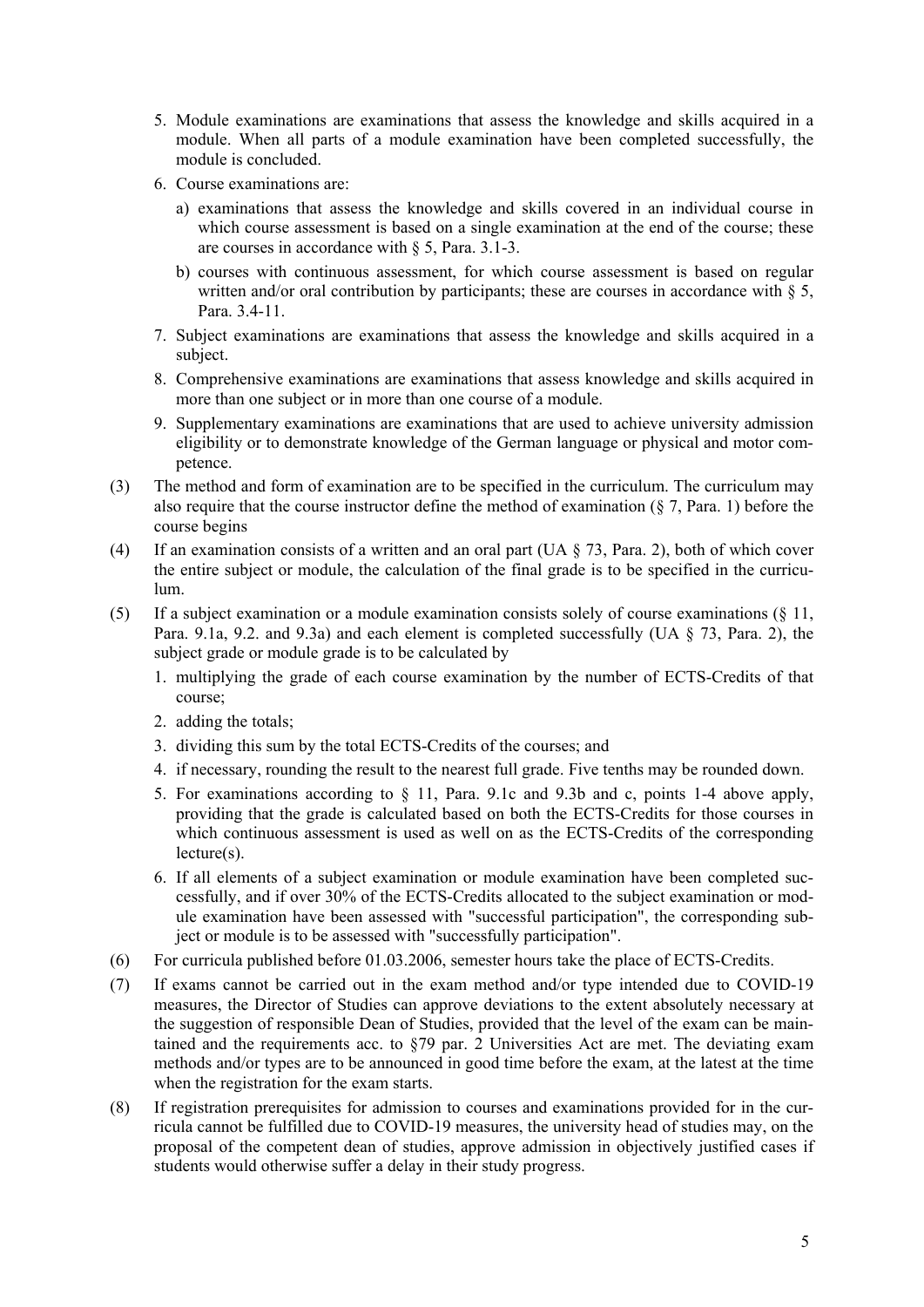# **§ 8. Qualification Profile**

The qualification profile is the section of the curriculum that describes the academic and professional qualifications students should attain through completing the programme of study. The qualification profile is the basis for establishing the learning outcomes of the individual modules.

# **§ 9. Contact Hours**

- (1) Contact hours refer to the time instructors and students meet for the purpose of conveying knowledge, skills and methods. Contact hours are part of students' workload  $(§ 10)$ . The amount of contact time is to be given in semester hours.
- (2) In certain courses and in justified cases, the number of contact hours specified in the curriculum may, with permission of the Director of Studies, be replaced. Specific provisions are given in the regulations of the Rectorate and Senate.
- (3) If the physical presence of lecturers and / or students is not possible due to COVID-19 measures, courses – notwithstanding paragraphs 1 and 2 - can be offered in part or in full virtually.

# **§ 10. Workload**

The workload of students is the amount of time required to successfully complete a module or course (contact hours, distance learning units, studying, examination preparation, etc.). Workload is expressed in ECTS-Credits. One ECTS-Credit is equivalent to a workload of 25 hours.

# **§ 11. Modules**

- (1) The degree programmes and continuing education courses created in accordance with UA § 54 is be divided into modules. This applies to degree programmes and continuing education courses whose curricula were published after 01.03.2006.
- (2) Modules are thematic units that consist of 2.5 or preferably 5 ECTS-Credits or a multiple thereof. Doctoral study and continuing education programmes may deviate from this. Attention should be paid to compatibility with other study programmes in regard to the use of synergy. A module typically covers a semester; in certain cases it may cover several semesters.
- (3) 1. Module name, length, content and a short description of the learning objectives are to be specified in the curricula.
	- 2. Modules are to consist of several courses. In justifiable cases, a module may consist of only one course.
	- 3. Title, type and length of courses are to be specified in curricula, with ECTS-Credits allocated in increments of 1, in justifiable cases in increments of 0.5.
	- 4. It is possible to specify modules without courses for Doctoral programmes set up acc. to §54 Universities Act and for Continuing Education Programmes set up acc. to §56 Universities Act. For the Master's programmes a module supporting the Master's Thesis acc. to par. 4 corresponding to a maximum of 7.5 ECTS-Credits and including no course can be established.
	- 5. In the curricula of bachelor's programmes, a module may be established, with 7.5, preferably 5 or 10 ECTS-Credits, for which students may freely select courses from the curricula of bachelor's or diploma programmes of the University of Innsbruck in accordance with § 54, Para. 1. The prerequisites specified in the relevant curricula are to be fulfilled.
	- 6. In the curricula of master's programmes, a module consisting of 7.5 ECTS-Credits, preferably 5 or 10 ECTS-Credits, may be established in which students may freely select courses from the curricula of master's or diploma programmes of the University of Innsbruck in accordance with § 54, Para. 1. The prerequisites specified in the relevant curricula are to be fulfilled.
	- 7. In the curricula of bachelor's programmes, it may be specified that, for the purpose of individual specialization, modules amounting to a maximum of 20 ECTS-Credits may be freely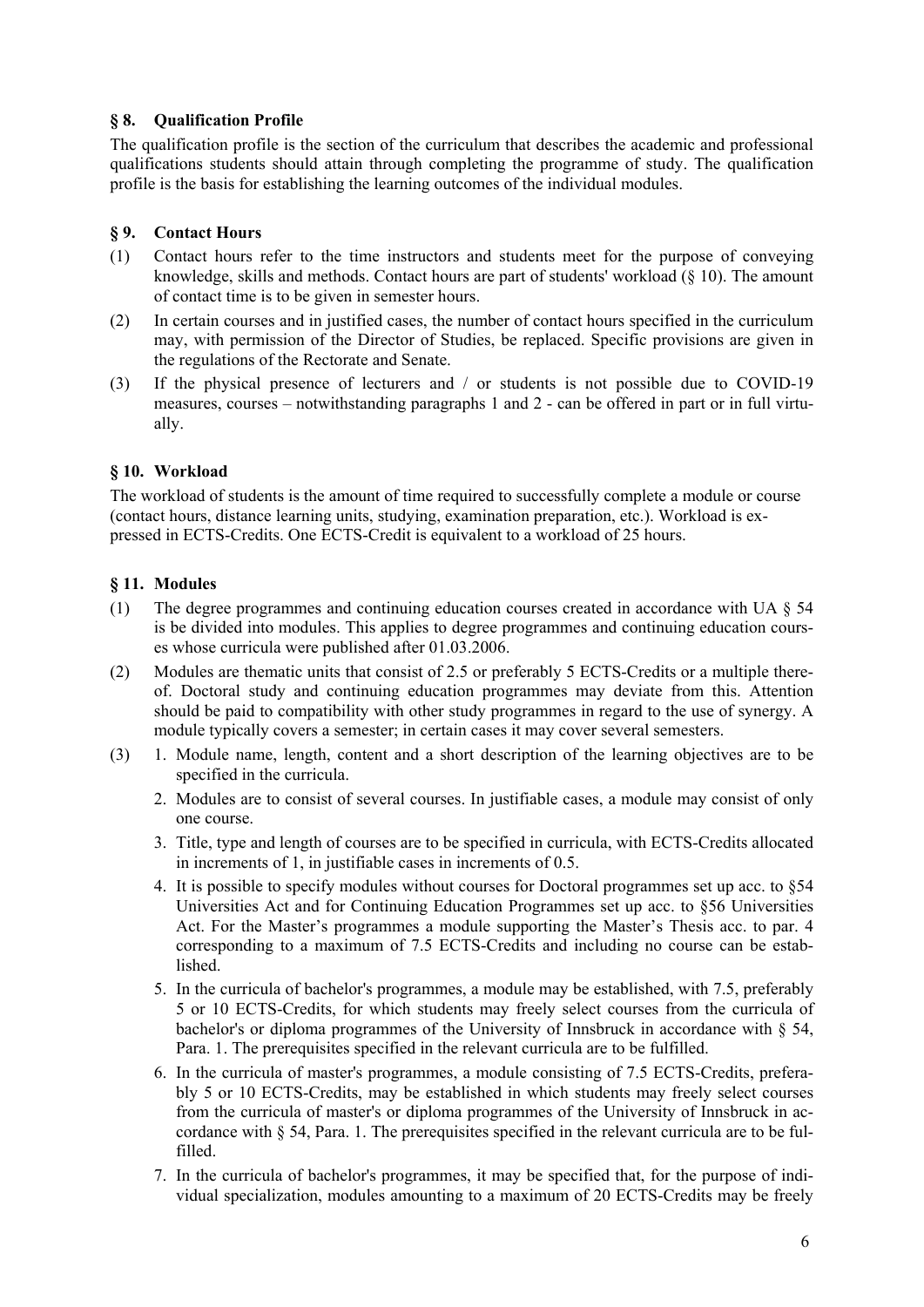selected from bachelor's programmes of the University of Innsbruck in accordance with § 54, Para. 1. The prerequisites specified in the relevant curricula are to be fulfilled.

- 8. In the curricula of master's programmes, it may be specified that, for the purpose of individual specialization, modules amounting to a maximum of 20 ECTS-Credits may be freely selected from master's programmes of the University of Innsbruck in accordance with § 54, Para. 1. The prerequisites specified in the relevant curricula are to be fulfilled.
- (4) The curriculum of Master's programmes can define a module in the form of a Master's Thesis Defense with a workload of 2.5 ECTS-Credits that finalises the study programme as well as a module providing support acc. to par. 3 no. 4. The method and type of evaluation are to be regulated by the curriculum.
- (5) In the curricula of doctoral programmes created in accordance with UA § 54, Para. 4, a module is to be included for the public defence of the dissertation, held as the final doctoral examination ("Rigorosum"). It is conducted as an oral examination in front of a board consisting of at least three examiners.
- (6) For the purpose of applying acquired knowledge and skills, the curriculum may include a module from the second semester onward for a subject-specific internship. This module is to be an elective module unless legal regulations specify that it is to be mandatory. Should internship opportunities not be available, suitable alternatives are to be arranged.
- (7) Compulsory modules are those modules that are essential and indispensable for a given programme of study.
- (8) Elective modules are those modules described in the respective curricula from which students can choose. After taking an examination for an elective module, the elective module may not be changed.
- (9) The assessment of a module (module examination) is of one of the following types:
	- 1. In a module consisting entirely of non-continuous assessment courses, through
		- a) course examinations or
		- b) a general examination covering the content of all non-continuous assessment courses or
		- c) a general examination covering the content of several non-continuous assessment courses and course examinations for the remaining non-continuous assessment courses.
	- 2. In a module consisting of one or several non-continuous assessment courses and several continuous assessment courses, through course examinations;
	- 3. In a module consisting of one or several non-continuous assessment courses and one course with continuous assessment, through
		- a) course examinations or
		- b) through the assessment of the continuous assessment course and through a general examination of the content of the module's courses. In this case, the successful completion of the continuous assessment course is required in order to take the general examination.
		- c) the assessment of the continuous assessment course and through a general examination of the content of the non-continuous assessment courses. In this cases, the curriculum is to specify whether successful completion of the continuous assessment course is required in order to take the general examination.
	- 4. In a module consisting of only one non-continuous assessment course, through a course examination;
	- 5. In a module consisting entirely of one or more continuous assessment courses, through the assessment of these courses.
	- 6. The performance assessment of a module that contains no courses is to be specified in the curriculum.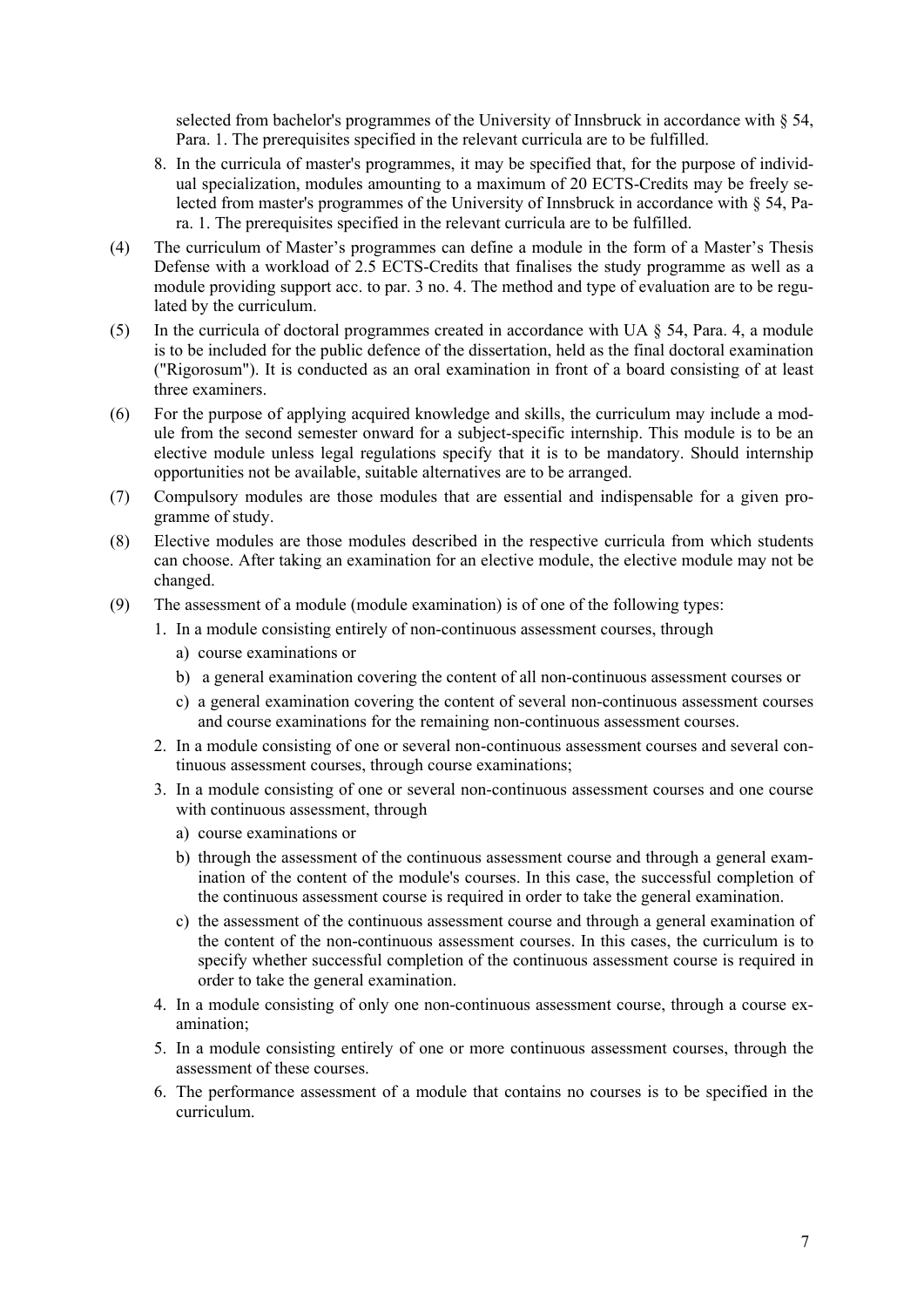# **§ 12. Course Examinations**

- (1) Course examinations are to be carried out by the lecturer of the respective course. Should this not be possible, e.g. due to illness or the end of the contractual relationship, the Director of Studies is to appoint another examiner with the necessary subject knowledge.
- (2) Course examinations with a single assessment at the end of the course are to be held by the end of the second semester following the semester in which the course took place. The examiner may extend this deadline by one further semester if justifiable reasons exist for doing so.

### **§ 13. Examiners of Bachelor's, Magister, Master's and Diploma Programmes**

- (1) For examinations other than those held in the form of course examinations, the Director of Studies is to appoint examiners from the academic and artistic staff of the University of Innsbruck (UA § 94, Para. 2) with "venia docendi" (university teaching authorization) in the relevant subject.
- (2) Furthermore, the Director of Studies is entitled, where necessary, to appoint as examiners persons with appropriate subject knowledge in the following order of precedence:
	- 1. privatdozents from the University of Innsbruck;
	- 2. emeritus university professors from the University of Innsbruck;
	- 3. retired university professors and associate professors from the University of Innsbruck;
	- 4. limited to the subject of their doctoral dissertation: academic research and teaching staff at the University of Innsbruck with a doctorate; in the field of architecture, academic staff without a doctorate may be appointed.
	- 5. persons with "venia docendi" (university teaching authorization) at another recognized university within Austria;
	- 6. persons with university teaching authorization at a recognized university outside Austria, provided that this qualification is comparable to "venia docendi" (university teaching authorization), required at the University of Innsbruck.
	- 7. in the field of architecture, other qualified professionals.
	- 8. specialists with doctorates employed at non-university research facilities, assuming that the research facility, due to the quality and nature of its research activities and projects, is a recognized member of the international research community.

### **§ 14. Examiners of Doctoral Programmes**

- (1) For examinations other than those held in the form of course examinations, the Director of Studies is to appoint examiners from the academic and artistic staff of the University of Innsbruck (UA § 94, Para. 2) with "venia docendi" (university teaching authorization) for the relevant subject.
- (2) Furthermore, the Director of Studies is entitled, where necessary, to appoint as examiners persons with appropriate subject knowledge. These persons are to be appointed in the following order of precedence:
	- 1. private lecturers ("Privatdozent") with a "venia docendi" from the University of Innsbruck,
	- 2. emeritus university professors from the University of Innsbruck,
	- 3. retired university professors and associate professors from the University of Innsbruck,
	- 4. Associate Professors from the University of Innsbruck according to § 27 Para 5 Collective Contract
	- 5. persons with "venia docendi" (university teaching authorization) at another recognized university within Austria,
	- 6. persons with permission to teach at a recognized university outside Austria, provided that this permission to teach is comparable to "venia docendi" (university teaching authorization), required at the University of Innsbruck.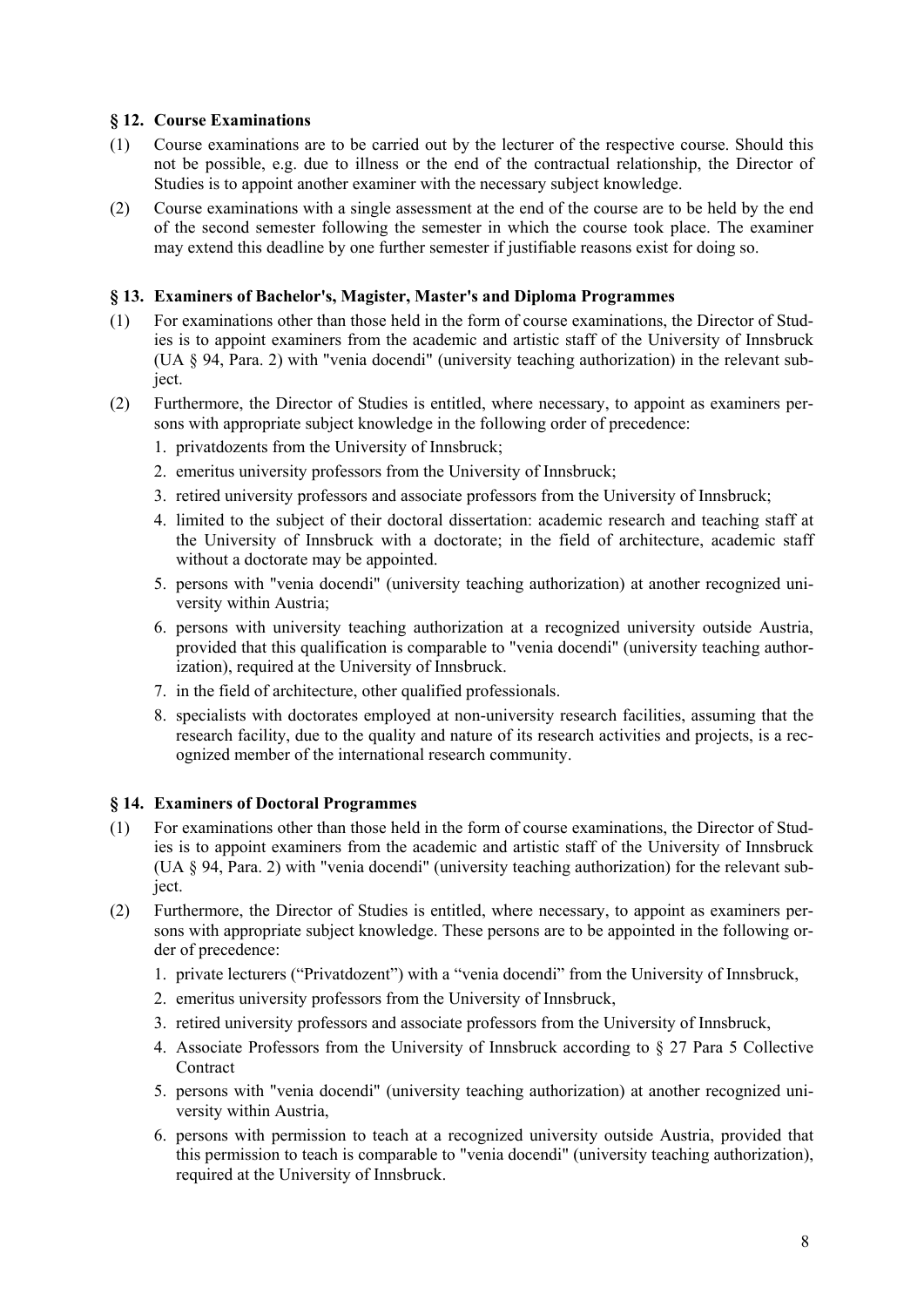- 7. professionals with a doctorate employed at non-university research facilities, assuming that the research facility, due to the quality and nature of its research activities and projects, is seen as a recognized member of the international research community.
- (3) The examination board of a final doctoral examination is to have at least one member who neither supervised nor graded the doctoral dissertation.

## **§ 15. Examiners of Continuing Education Programmes**

For examinations in continuing education programmes other than course examinations, the Director of Studies is to appoint examiners with appropriate subject knowledge.

### **§ 16. Examination Scheduling**

- (1) The Director of Studies is responsible for determining examination schedules and publishing these in an appropriate manner, with the exception of course examinations that take place at the end of the respective course. The Director of Studies is entitled to approve individual agreements between students and examiners concerning the scheduling of examinations.
- (2) The course instructor is responsible for determining examination schedules for course examinations held at the end of the respective course and announcing these schedules in an appropriate manner. Individual agreements between students and assessors concerning the scheduling of examinations are permitted.
- (3) In all cases, examinations are to be scheduled for the start, middle and end of every semester. If necessary, examinations can also be scheduled at the start and end of the course-free periods.
- (4) The registration period for examinations is to be scheduled appropriately and to last at least one week.

### **§ 17. Repetition of Examinations**

- (1) In addition to the three examination repetitions specified in UA  $\S$  77, Para. 2, one further repetition is permitted.
- (2) Comprehensive board examinations are to be repeated in their entirety if the candidate fails one of the subjects.
- (3) If an examination consists of a number of subjects or courses but is not held as a board examination, only the subject or course failed by the candidate is to be repeated.
- (4) The third or fourth repetition of a course examination is to be held as a board examination if the examination is conducted as a single examination. The student may also request that this be done for the second repetition of a course examination.
- (5) The third or fourth repetition of a subject examination or a module examination is to be held as a board examination. The student may also request that this be done for the second repetition of a course examination.
- (6) Failed continuous assessment courses are to be repeated in their entirety.

### **§ 18. Registration for Course Examinations**

(1) Registration is to occur within the specified registration period via the central registration system as specified by the Director of Studies. Decisions concerning registration are the responsibility of the course instructor. Permission to take an examination is to be granted if the student has met the requirements for registration specified in the curriculum and has provided proof that he/she is registered to continue the programme of study. A student may not register to take an examination for a course held in a semester during which he/she was on leave or not registered.

If registration is not granted, official notification thereof may, upon request, be issued by the Director of Studies following consultation with the course instructor.

(2) If a continuous assessment course is offered in several parallel groups, students may register for only one of these course groups. Multiple registrations are not permitted. The final allocation of courses is determined by the Director of Studies.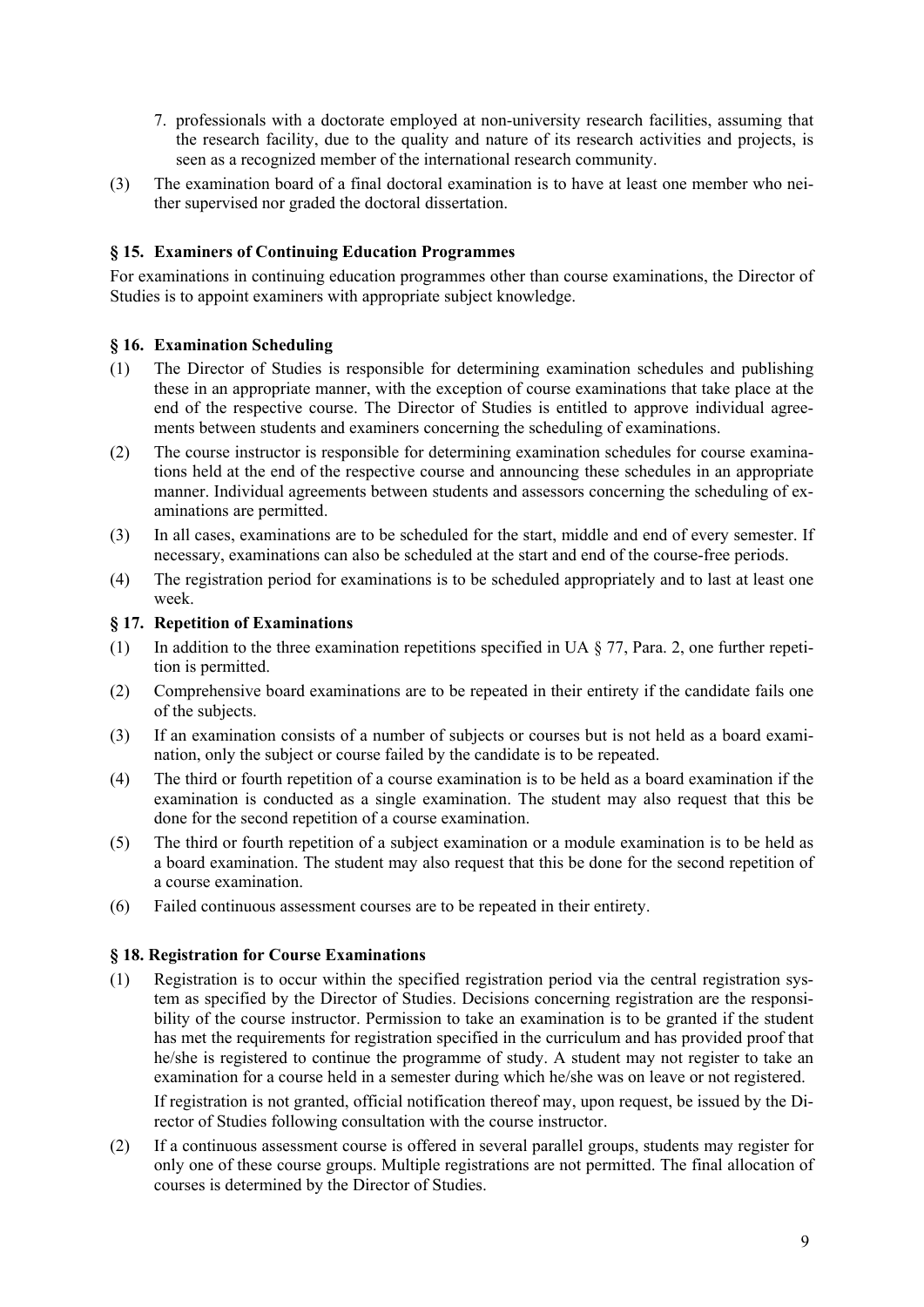(3) Student Union representatives, as defined in the 1998 Students Union Act, are entitled to take board examinations instead of single examinations.

## **§ 19. Registration for Subject Examinations, Module Examinations and Board Examinations**

- (1) Registration is to occur within the specified registration period. Permission to take the examination is to be granted if the student has met the requirements for registration specified in the curriculum and has provided proof that he/she is registered to continue the programme of study.
- (2) Students are entitled during registration to express preference for a particular examiner. From the second repetition of an examination onward, the request for a particular examiner at the University of Innsbruck is to be granted.
- (3) If registration or a request for a particular examiner, as per Para. 2, is not granted, official notification thereof is, upon request, to be issued by the Director of Studies.
- (4) Names of examiners and dates of examination are to be announced to students in an appropriate manner at least two weeks before an examination is held.
- (5) Should an examiner not be able to attend, the Director of Studies is to appoint another appropriately qualified examiner.

### **§ 20. Examination Boards**

- (1) For board examinations, the Director of Studies is responsible for establishing examination boards.
- (2) An examination board is to consist of at least three persons. An examiner is to be appointed for each examination subject or part thereof. At least one member of the examination board is to have "venia docendi" (university teaching authorization). Usually, a member with "venia docendi" (university teaching authorization) is appointed as the chairperson of the board.

### **§ 21. Conducting Examinations**

- (1) Examinations are to provide students the opportunity to demonstrate their level of acquired knowledge and skills, taking into consideration learning objectives and workload.
- (2) Oral examinations are open to the public. The number of persons permitted to attend the examination may be limited by space restrictions. For board examinations, all members of the board are be present for the entire duration of the examination.
- (3) The examiners or the examination board chairperson is to ensure that the examination is carried out in an orderly fashion and that examination records are made. These examination records are to contain the subject of the examination, the time and place of the examination, the names of the examiners or the names of the members of the examination board, the name of the student, the questions posed, the grade awarded, reasons for failure and any other relevant details. On request, reasons for failure are to be provided to students in writing. Examination records are to be kept for at least one year following notification of the result.
- (4) The examination record information required in order to issue certificates is to be forwarded promptly to the relevant body.
- (5) The members of an examination board are to discuss and agree on the result of an examination in the case of several examination subjects and/or courses, for each individual subject and/or course – behind closed doors. Decisions made by the examination board are to be reached through majority voting; the chairperson has the same voting right as the other members but is to vote last. When voting to determine the result in individual subjects or individual courses, each member of the examination board is to also consider the candidate's overall performance in the examination.
- (6) Should the examination board not reach a decision about the grading of a subject or course, the grades proposed by the members of the examination board are to be added together, divided by the number of members and rounded to the nearest grade. Five tenths should be rounded down.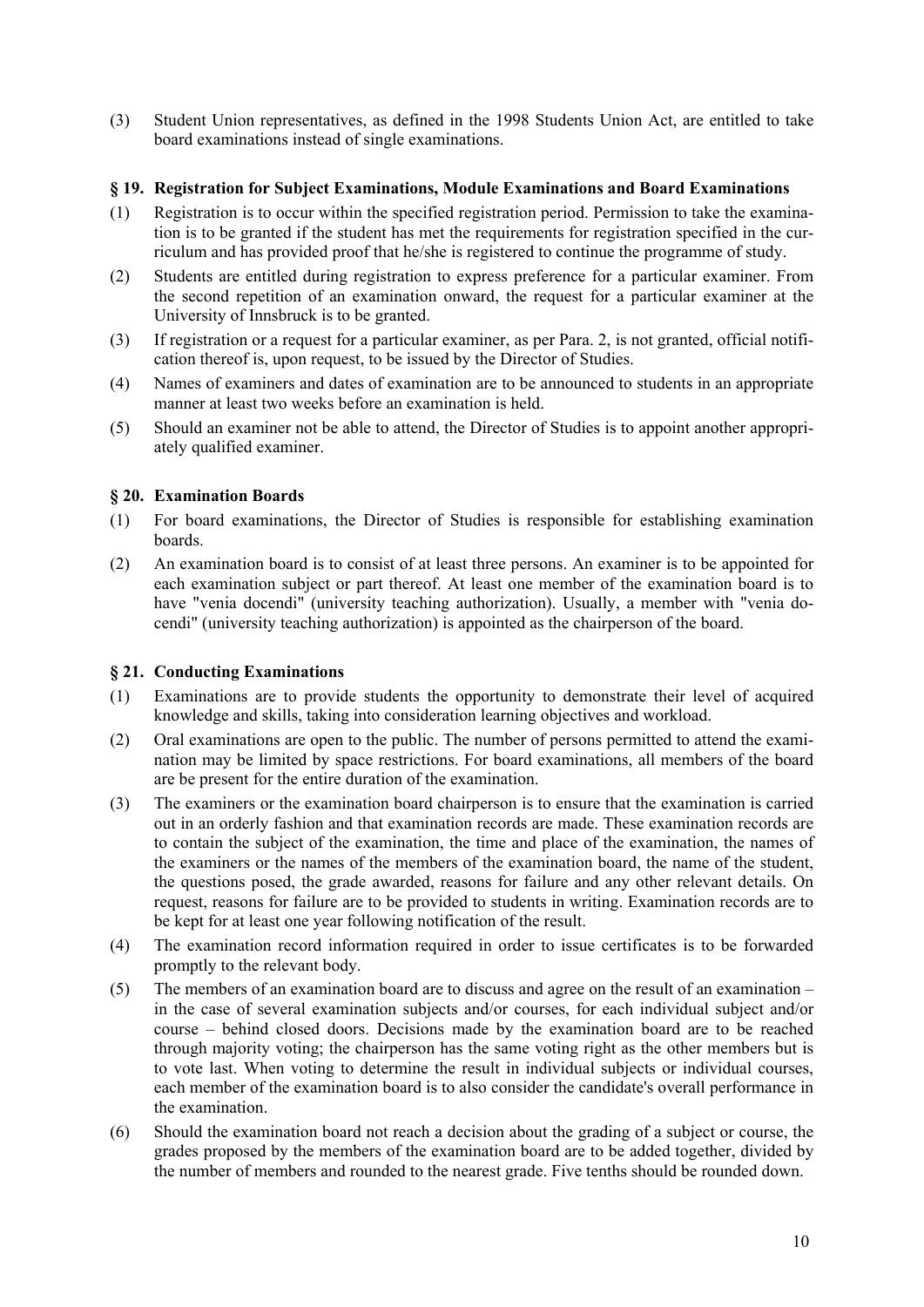- (7) The result of an oral examination is to be communicated to the student immediately following the examination. In the case of failure, the reasons are to be explained to the student.
- (8) The result of a written examination is to be announced via the online database LFU Online no later than four weeks following the examination. Students are to be informed when results will be available.
- (9) If the physical presence of candidates is not possible due to the COVID-19 measures, written and/or oral examinations can be carried out using appropriate technical equipment, if both the examiner and the candidate agree to it. It must be guaranteed that the exams are virtually public and ensured that no unauthorised aids are used. Oral examinations before a board carried out this way require the virtual presence of each member of the examination board during the entire time of the examination. The Rectorate and Senate can mutually agree on their own guidelines for the holding of all virtual examinations.

### **§ 22. Alternative Examination Method**

- (1) If a student provides evidence of long-term disability that makes it impossible for him/her to take an examination in the prescribed form, he/she may make a request for the examination to be carried out in a method other than those described in the curriculum, providing that the content or requirements of the examination are not affected. In such cases, the time allotted for an examination may also be extended accordingly.
- (2) The request is to be submitted to the Director of Studies, at the latest upon registration for the examination. Credible reasons are to be provided. Certification from a doctor may be required.
- (3) If a request is not granted, notification thereof is to be issued.

### **§ 23. Cancellation and withdrawal from examination, failure to appear**

- (1) For course examinations and other examinations not held as course examinations, students are entitled to withdraw from examinations by submitting written notice to the Director of Studies up to three days before the day of the examination without specifying reasons. Thereafter, examination withdrawal requires justification.
- (2) A grade of "unsatisfactory" is given when, after an examination has begun, a student withdraws from the examination without valid reason or uses prohibited means or aids. An examination begins as soon as examination tasks have been distributed or the first question has been posed.
- (3) If a student fails to appear without providing valid reason, he/she is not permitted to take the examination at the next examination date.
- (4) Students are to inform the Director of Studies in writing of their failure to attend or their withdrawal from the examination within one week and to provide valid reason.
- (5) When valid reason exists, the examination from which the student withdrew (Para. 2) is not counted as part of the total number of examination repetitions allowed, and the prohibition from taking the examination at the next date (Para. 3) does not apply. In cases of rejection, the student may, upon request, receive written notification.

### **§ 24. Supervision and Assessment of Diploma, Magister and Master theses**

- (1) Academic and artistic staff of the University of Innsbruck (UA § 94, Para. 2) with "venia docendi" (university teaching authorization) are eligible to supervise and assess diploma, Magister and master's theses in their discipline.
- (2) Moreover, where necessary, the Director of Studies is entitled to appoint the following appropriately qualified persons to act as supervisors or assessors:
	- 1. privatdozents from the University of Innsbruck;
	- 2. emeritus university professors from the University of Innsbruck;
	- 3. retired university professors and associate professors from the University of Innsbruck;
	- 4. limited to the subject of their doctoral dissertation: scientific staff and staff involved in teaching or research at the University of Innsbruck with doctorates; in the field of architecture, academic staff without a doctorate may be appointed,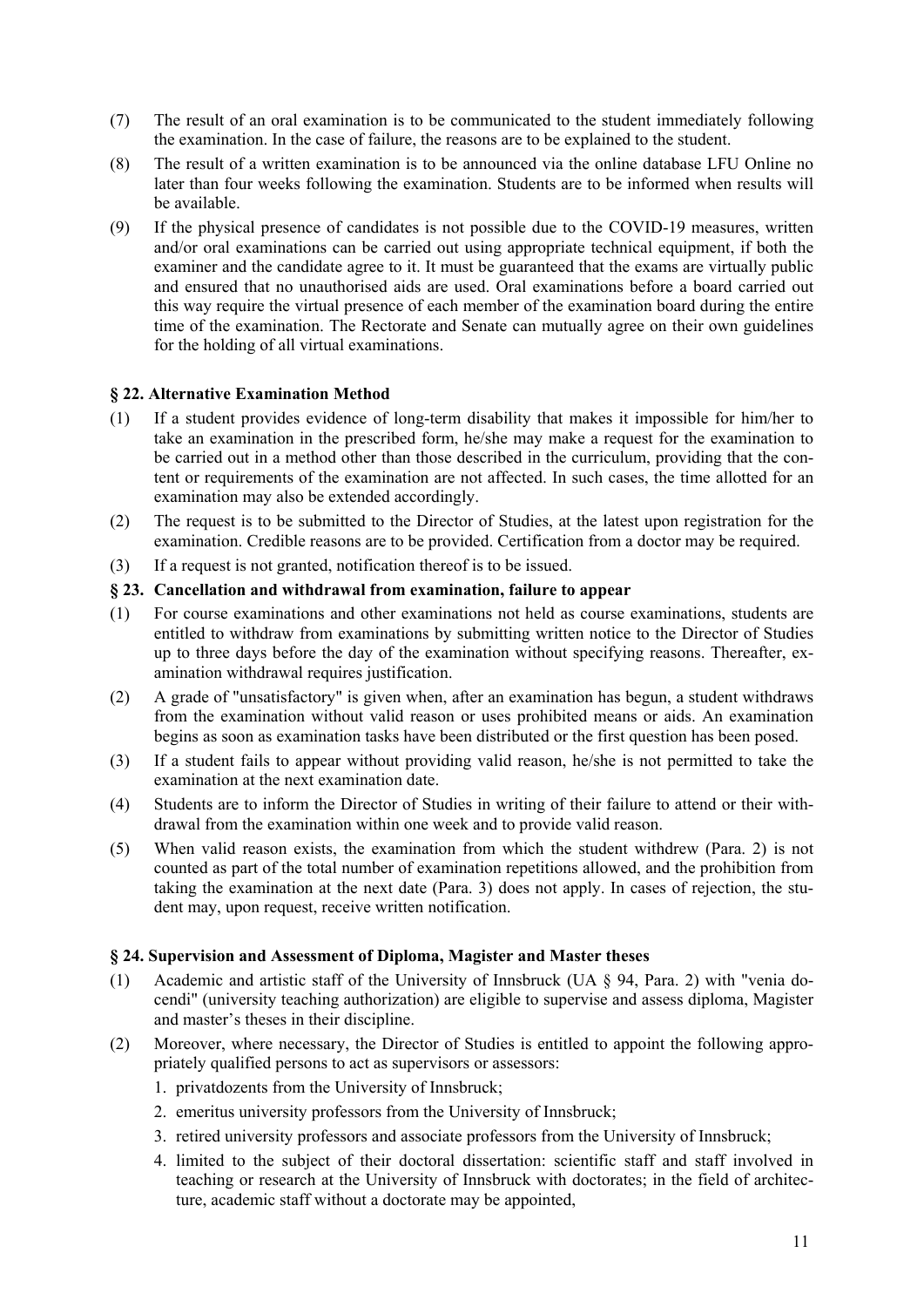- 5. persons with "venia docendi" (university teaching authorization) at another recognized university within Austria,
- 6. persons with permission to teach at a recognized university outside Austria, provided that this permission to teach is comparable to the "venia docendi" (university teaching authorization) required by the University of Innsbruck,
- 7. persons without permission to teach at a recognized university outside Austria but with a teaching qualification equivalent to the "venia docendi" (university teaching authorization) required by the University of Innsbruck,
- 8. specialists with doctorates employed at non-university research facilities, assuming that the research facility, due to the quality and nature of its research activities and projects, is a recognized member of the international research community.
- (3) Students are entitled to propose a supervisor.
- (4) Students are to inform the Director of Studies about the topic of the diploma, Magister or master's thesis and the name of the supervisor in writing before commencing work on the thesis. The topic and supervisor will be deemed as being approved if the Director of Studies does not state otherwise via notice within one month of the proposal being received.
- (5) Until submission of the diploma, Magister or master's thesis (Para. 6), the student may, with agreement of the supervisor specified in accordance with Para. 4, change his or her supervisor. The Director of Studies is to be informed of such a change immediately. If the previous supervisor does not agree with the change, the Director of Studies is to reach a decision, with particular consideration of the extent of work done and supervision given to date.
- (6) The completed diploma, Magister or master thesis must be submitted in hard copy and in the specified electronic format to the Director of Studies. The Director of Studies must present the diploma, Magister or master thesis to a university teacher in accordance with Para. 1 and 2. This university instructor must assess the diploma, Magister or master's thesis within two months following submission of the thesis. Should the diploma, Magister or master's thesis not be assessed within two months of its submission, the Director of Studies must, if requested, allocate the diploma, Magister or master thesis to another university instructor in accordance with Para. 1 and 2.
- (7) A diploma, Magister or master's thesis may be submitted for only one programme of study.
- (8) It is not permitted to revise and resubmit a diploma, Magister or master's thesis that has been assessed and awarded a passing grade.

### **§ 25. Supervision and Assessment of Doctoral Dissertations**

- (1) Academic and artistic staff of the University of Innsbruck (UA § 94, Para. 2) with "venia docendi" (university teaching authorization) are eligible to supervise and assess doctoral dissertations in their subject of expertise.
- (2) Where necessary, the Director of Studies is also entitled to allocate persons with appropriate subject knowledge as supervisors and assessors. These persons are to be appointed in the following order:
	- 1. private lecturers ("Privatdozent") with a "venia docendi" from the University of Innsbruck,
	- 2. emeritus university professors from the University of Innsbruck,
	- 3. retired university professors and associate professors from the University of Innsbruck,
	- 4. Associate Professors from the University of Innsbruck according to § 27 Para 5 Collective Contract if they are not authorized to assess exams according to Para 1;
	- 5. persons with "venia docendi" (university teaching authorization) at another recognized university within Austria;
	- 6. persons with permission to teach at a recognized university outside Austria, provided that this permission to teach is comparable to the "venia docendi" (university teaching authorization) required at the University of Innsbruck,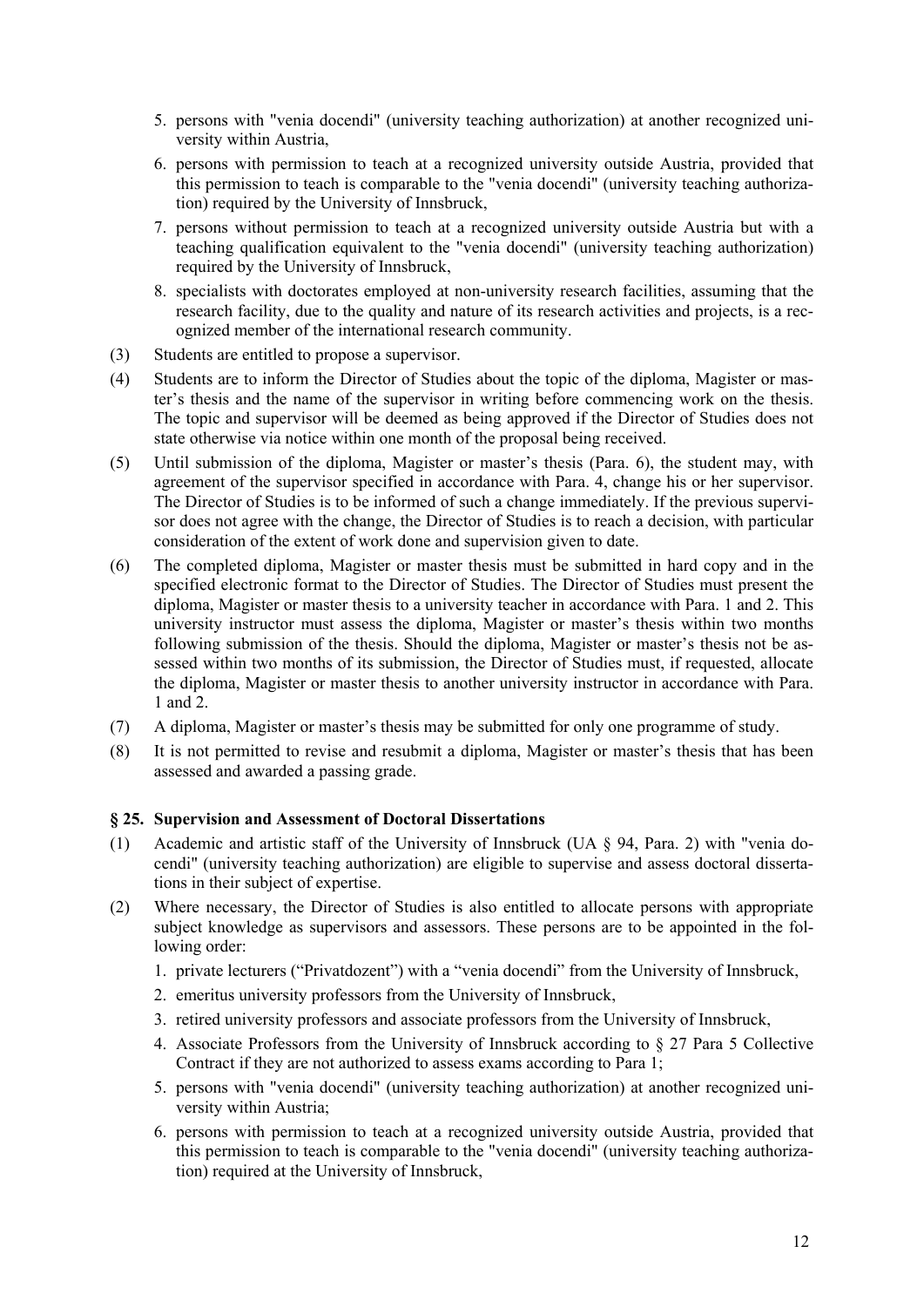- 7. persons without permission to teach at a recognized university outside Austria but with a teaching qualification equivalent to the "venia docendi" (university teaching authorization)required at the University of Innsbruck (venia docendi),
- 8. specialists with doctorates employed at non-university research facilities, assuming that the research facility, due to the quality and nature of its research activities and projects, is a recognized member of the international research community.
- (3) Students are entitled to propose a supervisor.
- (4) In doctoral study programmes established according to UA § 54, Para. 4, students are to propose a team of supervisors consisting of at least two supervisors (dissertation committee), whereby one person with "venia docendi" (university teaching authorization) is to be named the main supervisor. With the exception of the main supervisor, it is permitted to propose supervisors from related fields.
- (5) Students are to inform the Director of Studies of the topic of the doctoral dissertation and the name(s) of the supervisor(s) in writing before commencing work on the dissertation. The topic and supervisor(s) are considered accepted if the Director of Studies does not state otherwise via notice within one month after receiving the proposal.
- (6) Until the submission of the dissertation (Para. 7), a change in supervisors named as per Para. 5 is with his/her consent permitted. The Director of Studies is to be informed of such a change immediately. Should the previous supervisor not consent to the change, a decision is to be made by the Director of Studies, with particular consideration of the extent of work done and supervision given to date.
- (7) The completed doctoral dissertation is to be submitted in duplicate hard copy and in the specified electronic format to the Director of Studies. The curriculum may state that a doctoral dissertation can also consist of articles related to the content or methodology of the dissertation. Quality criteria of the respective academic discipline are to be specified in the curriculum and in the dissertation agreement. The Director of Studies is to provide the dissertation to two university teachers in accordance with Para. 1 and 2. Only one of the supervisors can be appointed as an assessor. The assessment of a doctoral dissertation is to be completed as soon as possible, at the latest within three months of submission. Should the doctoral dissertation not be assessed within three months of its submission, the Director of Studies, if requested, is to assign the dissertation to another university instructor in accordance with Para. 1 and 2.
- (8) Should one of the assessors not award the doctoral dissertation a passing grade, or should the evaluations given by the assessors differ by more than two grades, the Director of Studies is to enlist a third examiner in accordance with Para. 1 and 2. He/she is to assess the doctoral dissertation within two months.
- (9) Should the assessors be unable to reach an agreement on the evaluation, the proposed grades are to be added, divided by the number of assessors and rounded to the nearest whole grade. Five tenths should be rounded down. A doctoral dissertation can only be awarded a positive overall grade if at least two of the three assessors have awarded it a positive grade.
- (10) A dissertation may be submitted for one study programme only.
- (11) It is not permitted to revise and resubmit a dissertation that has already been assessed and awarded a passing grade.

# **§ 25a. Magister, Master's and Diploma Thesis Agreements, Dissertation Agreements**

- (1) A Magister, master's or diploma agreement is a written agreement between a student of a Magister, master's or diploma programme and the supervisor of the Magister, master's or diploma thesis. The agreement is to specify the subject, length and form of the thesis as well as the organization of the work, the continuation of the student's studies and a time frame.
- (2) A dissertation agreement is the written agreement between a doctoral student and the supervisor of the dissertation. The agreement is to specify the topic, length and form of the dissertation as well as measures to ensure quality standards in the relevant discipline ("state of the art"), the organization of the work, the continuation of the student's studies and a time frame.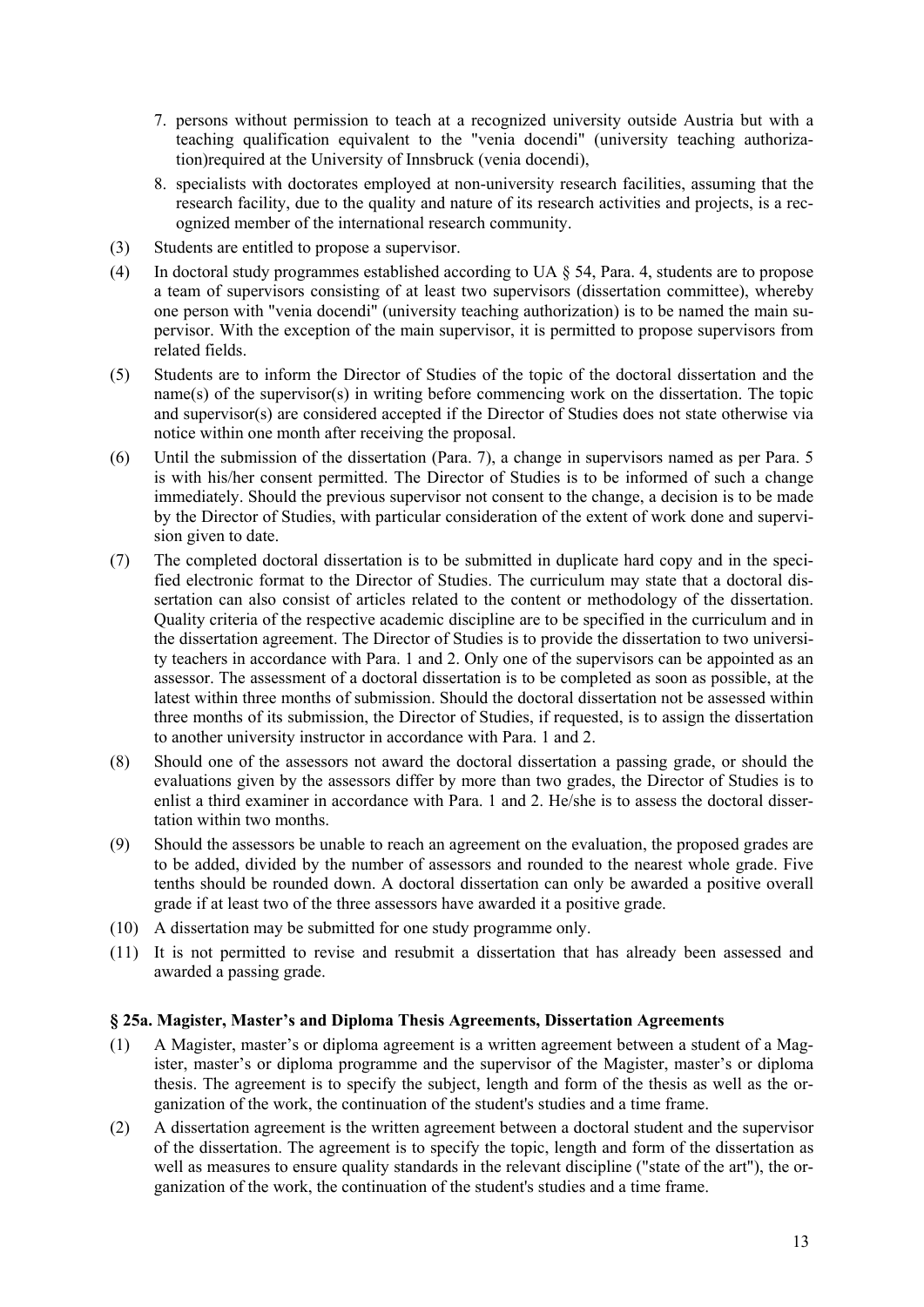(3) The agreement is to be submitted to the Director of Studies before commencing work on the respective thesis or dissertation. The agreement is to be updated accordingly if there is a change in supervisor or content.

# **§ 26. Application for Nostrification (recognition of foreign degrees)**

- (1) The application is to be submitted to the Director of Studies in cases where the relevant degree programme is offered at the University of Innsbruck. The applicant is required to offer demonstrable evidence that the nostrification is imperative for the applicant's employment or further education in Austria. The application is to indicate the programme of study at an Austrian university considered equivalent to the completed foreign programme of study as well as the academic degree sought.
- (2) The following evidence is required on application:
	- 1. Evidence that the nostrification is imperative, either for employment or further education in Austria.
	- 2. Proof of nationality.
	- 3. Proof that the quality of the recognized post-secondary educational institution abroad is comparable to that of a recognized post-secondary educational institution in Austria.
	- 4. Proof of completion of the programme of study at the recognized post-secondary educational institution abroad.
	- 5. Certificate indicating the conferral of the academic degree or, if no certificate was awarded, proof of completion of the academic degree programme.
- (3) The applicant is to submit authorized translations of certificates in a foreign language. The original document is to be submitted in accordance with Para. 2.5.
- (4) It is not permitted to submit the same application for nostrification to another university, either at the same time or after its withdrawal.

### **§ 27. Assessment Procedure**

- (1) With reference to the curriculum at the time of application, the Director of Studies is to assess whether the programme of study completed abroad is equivalent to the Austrian programme of study named in the application in terms of the outcome of the educational programme in its entirety. Random testing of knowledge in individual subjects or modules is permitted.
- (2) Where there is fundamental equivalence between the programmes of study, and only certain supplementary qualifications are missing for full equivalence, the Director of Studies is to inform the applicant of examinations and/or a diploma, Magister or master's thesis or doctoral dissertation required for full equivalence within a reasonable period of time specified in the notification.

In order to complete the required examinations and/or diploma, Magister or master's thesis, the Rectorate is to admit the applicant as a non-degree programme student.

(3) The regulations concerning the recognition of examinations are not to apply.

### **§ 28. Notification of Nostrification**

- (1) The Director of Studies is to inform the applicant via notification of the nostrification. The notification is to specify the Austrian programme of study to which the foreign programme of study equivalent and the Austrian academic degree the applicant may use in the place of the foreign academic degree as a result of nostrification. The conferral of this notification is to be noted on the certificate presented by the applicant indicating the completion of the foreign academic degree programme.
- (2) The Director of Studies is to revoke the nostrification via notification if it was obtained through forged documentation.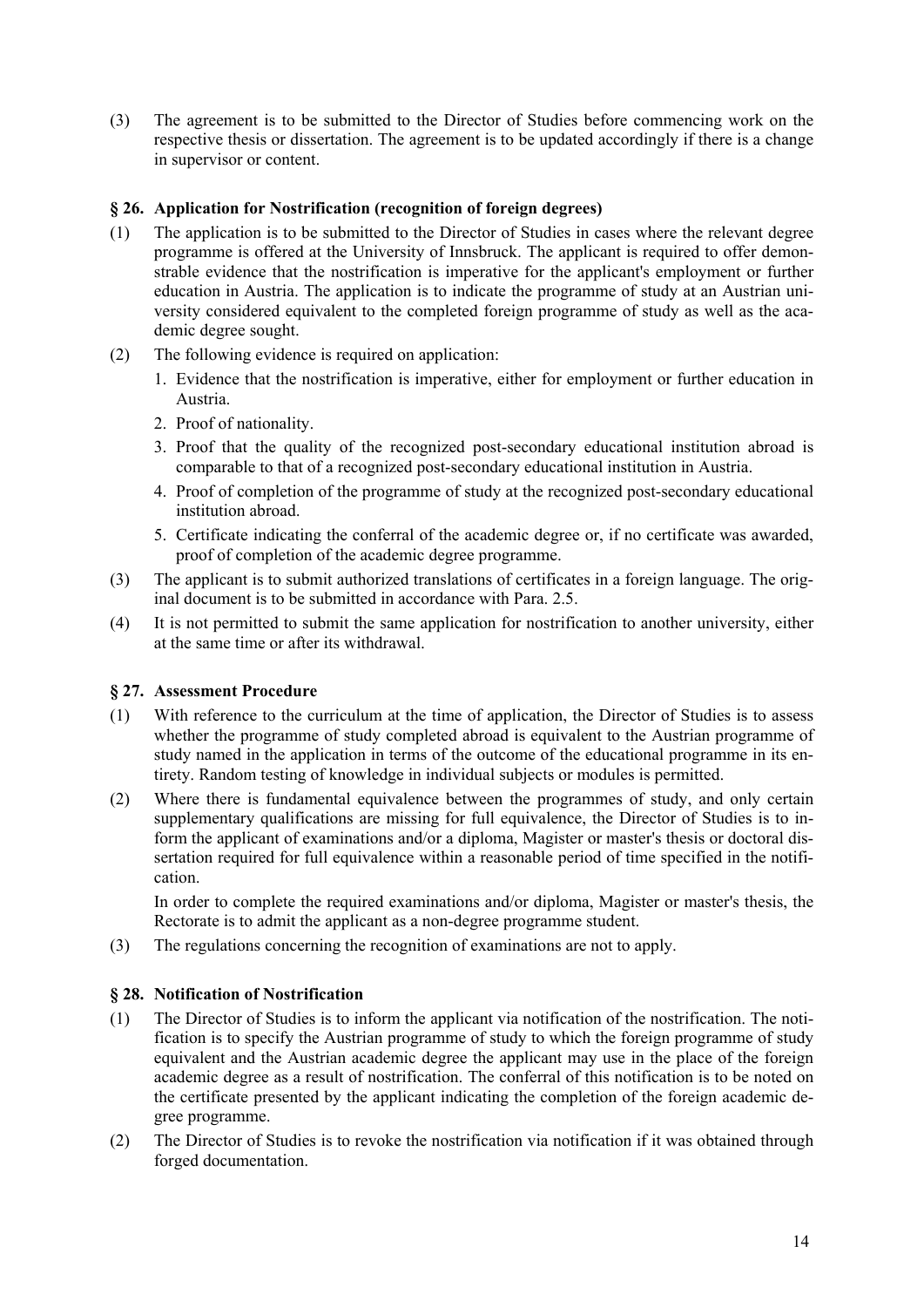(3) The fee for the nostrification of a foreign programme of study is 150 euros. This fee is to be paid in advance. The fee is not refunded if an application for nostrification is rejected or withdrawn.

# **§ 29. Deferral**

- (1) On request, students are entitled to defer their studies with valid reason for a maximum of two semesters at a time. Valid reasons may include, for example:
	- 1. military or civilian service,
	- 2. pregnancy,
	- 3. childcare for own children,
	- 4. long-term illness, or
	- 5. necessary care of a close relative living in the same household.

Reasons are to be substantiated.

- (2) The request for deferral must be received by the Rectorate before the start of the semester for which the deferral is requested.
- (3) For the stipulated period of deferral, the student remains admitted to the programme of study. During this period, however, the student is not permitted to participate in courses, to take examinations or to submit a diploma, Magister or master's thesis or a doctoral dissertation.

### **§ 30. Establishment of curriculum commissions for degree programmes and continuing education programmes**

- (1) For the duration of its term of office, the Senate is to establish:
	- 1. a curriculum commission for each faculty for continuing education programmes and degree programmes, with the exception of secondary school teacher accreditation programmes; and
	- 2. a curriculum commission for secondary school teacher accreditation programmes for the whole university.
- (2) For an interfaculty degree programme and an interfaculty continuing education programme, the Senate may, in special cases, establish an interfaculty curriculum commission for the duration of its term of office.
- (3) The curriculum commission is to consist of two, three or four representatives from the following groups:
	- 1. university professors,
	- 2. associate professors and academic research/teaching staff,
	- 3. students.
- (4) Representatives according to Para. 3.1 and 3.2 are to be sent by the respective groups of the Senate. Student representatives are to be sent by the responsible body of the Austrian Students' Union at the University of Innsbruck.
- (5) To support their work, curriculum commissions may create working groups without decisionmaking powers. Para. 3 is to be applied accordingly.
- (6) The Dean of Studies and the Associate Dean of Studies, assuming that they are not members of the curriculum commission, are to be invited to the meetings of the curriculum commission and its working groups as information providers with the right to table motions.
- (7) With a simple majority, the curriculum commission can decide to bring in other persons to provide information on items under discussion. These persons are not entitled to table motions or to vote.
- (8) The curriculum commission is bound by the guidelines of the Senate (UA  $\S$  25, Para. 10).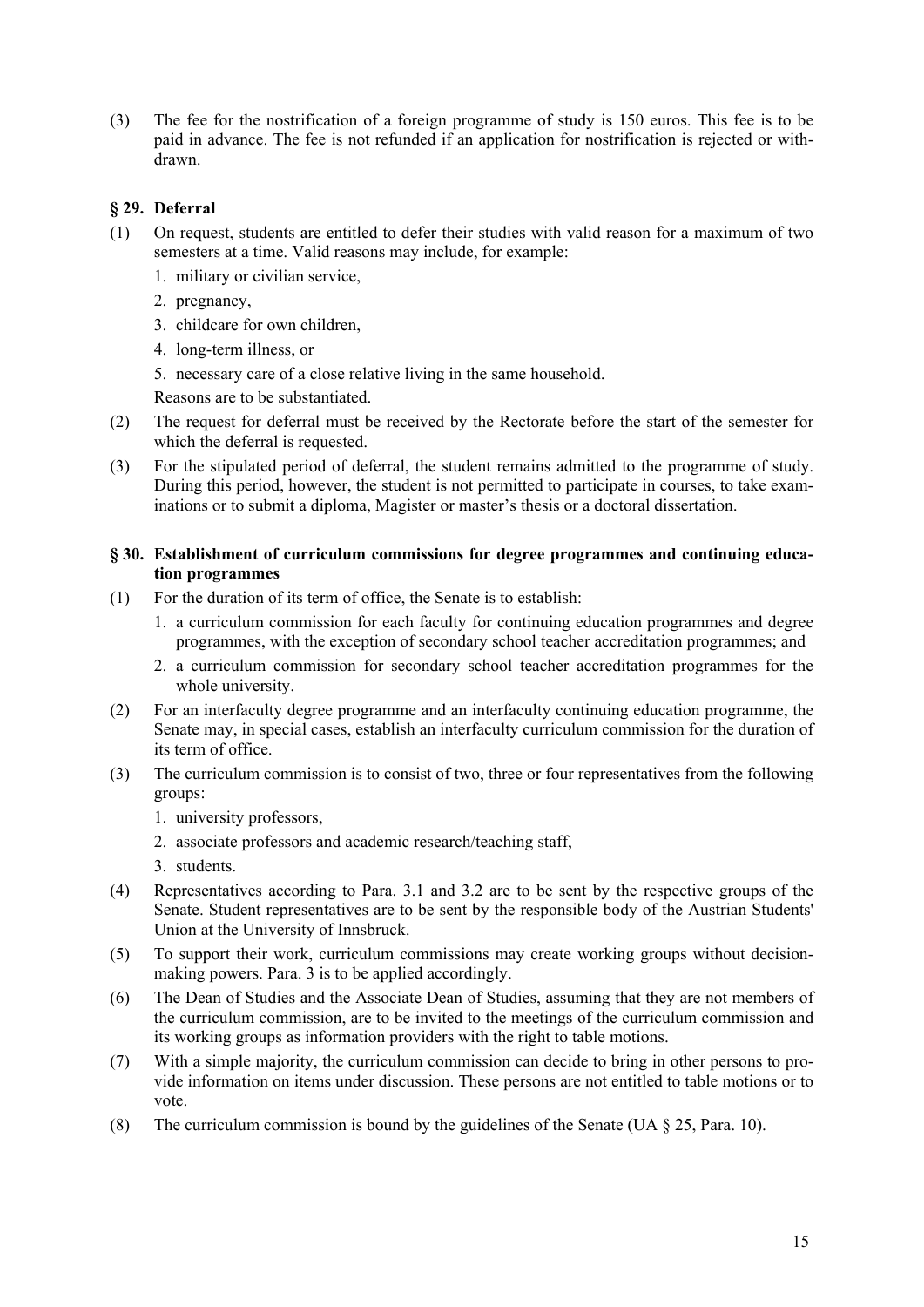## **§ 31. Establishment, conversion and discontinuation of regular degree programmes and modification of degree programme curricula**

- (1) Establishment, conversion and discontinuation of regular degree programmes are carried out by the Rectorate as part of the development plan. Modifications of curricula of regular degree programmes are carried out according to § 32.
- (2) An application for establishment, conversion and discontinuation of regular degree programmes can be submitted to the Rectorate by the Dean of the corresponding faculty or faculties. The establishment, conversion and discontinuation of regular degree programmes can be initiated by the Rectorate without such an application.
- (3) Decisions concerning establishment, conversion and discontinuation of regular degree programmes are to consider the following criteria:
	- 1. compatibility with the performance agreement and development plan,
	- 2. contribution to the development of science and to the training and career advancement of junior academic staff,
	- 3. innovative qualities,
	- 4. requirements for entrance to a profession and acceptance among professional associations and the public,
	- 5. consequences for resources (personnel and space requirements, financial feasibility).
- (4) Decisions on the establishment of joint programmes of study are to be based on the agreement of the Rectorate and Senate with the educational institutions involved.

# **§ 32. Establishment and Modification of Degree Programme Curricula**

- (1) Application for establishment of a new degree programme is to be submitted by the Rectorate to the Senate at least twelve months before the intended programme is to take effect. For joint programmes of study, an agreement between the Rectorate and the educational bodies involved is to be included in the application.
- (2) Application for modification of a degree programme curriculum currently in effect is to be submitted by the Rectorate to the Senate at least twelve months before the intended modification is to take effect.
- (3) The Senate chairperson is to submit the application according to § 32, Para. 1 or 2 to the relevant curriculum commission in order to draft the curriculum.
- (4) The curriculum commission is to publish the draft version of the curriculum for the establishment of a new degree programme or the draft of the modification of the curriculum on the University's website for general comment and to provide the draft(s) to the following bodies for comment:
	- 1. the Rectorate
	- 2. the University Council
	- 3. the Senate
	- 4. the Director of Studies
	- 5. the Deans of Studies of all faculties
	- 6. the Deans of all faculties concerned
	- 7. the Equal Opportunities Working Group
	- 8. the Student Union
	- 9. for theological curricula, the relevant ecclesiastical representatives
	- 10.the works council for academic staff
	- 11.professional associations

Comments may be given for a period of two months.

(5) When providing for comment the draft of the curriculum for a newly established degree programme according to § 32, Para. 4, the following is to be included: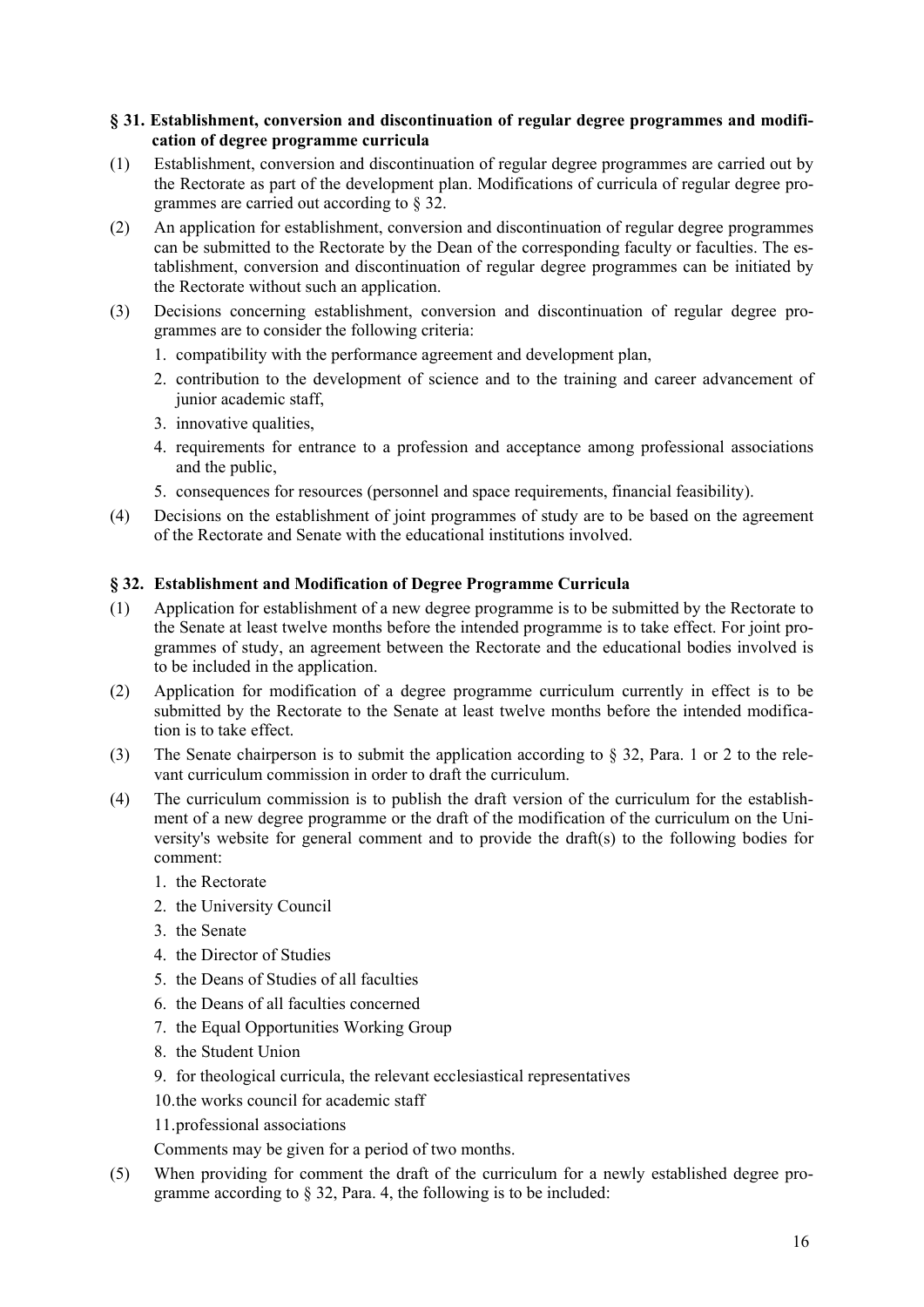- 1. recommended course sequence (60 ECTS-Credits per academic year or 30 ECTS-Credits per semester),
- 2. calculation of the required resources and teaching requirements (personnel and space requirements, financial and administrative feasibility),
- 3. statement from the Dean(s) of the relevant faculty/faculties in regard to the consequences in terms of resources.
- (6) When providing for comment the draft of the modifications to the curriculum of an existing degree programme according to § 32, Para. 4, the following is to be included:
	- 1. statement from the Dean(s) of the relevant faculty/faculties
	- 2. statement from the Dean(s) of Studies of the relevant faculty/faculties
	- 3. detailed description and explanation of the requested modifications, including explanation of implications (jointly used courses, etc.)
	- 4. confirmation of the availability of personnel and space requirements, financial resources and administrative feasibility.
- (7) The curriculum commission may, in cases of minor modifications to the curriculum, refrain from the procedure described in § 32, Para. 4. In any event, the draft of the curriculum modifications for an existing degree programme is to be provided to the Rectorate and the Director of Studies for comment within two months. In addition, the draft of modifications to an existing theological degree programme is to be provided to the relevant ecclesiastical representatives.
- (8) Modifications are considered minor, as per § 32, Para. 7, provided that
	- 1. no new mandatory modules or mandatory subjects and no new mandatory internships are introduced,
	- 2. no mandatory modules or mandatory subjects are removed,
	- 3. in no mandatory module or mandatory subject are ECTS-Credits or semester hours changed by more than 50 percent,
	- 4. in the entire curriculum, no more than 20 percent of the ECTS-Credits are affected by the modification,
	- 5. equivalence of courses in terms of content is maintained,
	- 6. no significant change in examination regulations is made,
	- 7. the modifications do not apply to the Studies Induction and Orientation Stage,
	- 8. the modifications have no financial consequences or only insignificant financial consequences, and
	- 9. the modifications result in no additional administrative work or only in insignificant additional administrative work.
- (9) After conducting the procedure described in Para. 4 or Para. 5 and in consideration of the comments received, the legal regulations and the provisions of the statute, the curriculum commission is to reach a final decision on the curriculum or the modifications to the curriculum.
- (10) Following the final resolution of the curriculum commission, the curriculum or the modifications to the curriculum is/are to be provided by the Rectorate to the Senate for adoption of the resolution together with the result of the procedure according to Para. 4 or Para. 7 and, based thereupon, the confirmation of resource feasibility (personnel and space requirements, financial feasibility). In assessing resource feasibility, the Rectorate is to consider all elements of the curricula related to resources and extracurricular teaching activities of the relevant faculty.
- (11) The Senate is to reject the resolution of the curricular commission if
	- 1. its composition is incorrect,
	- 2. it was reached without regard to procedural requirements that otherwise may have led the curricular commission to reach a different decision,
	- 3. it conflicts with existing laws and provisions, particularly the regulations of the Senate.
- (12) After approval of the resolution, the Senate is to provide the Rectorate the curriculum or the modification of the curriculum. If the curriculum or the modification of the curriculum is not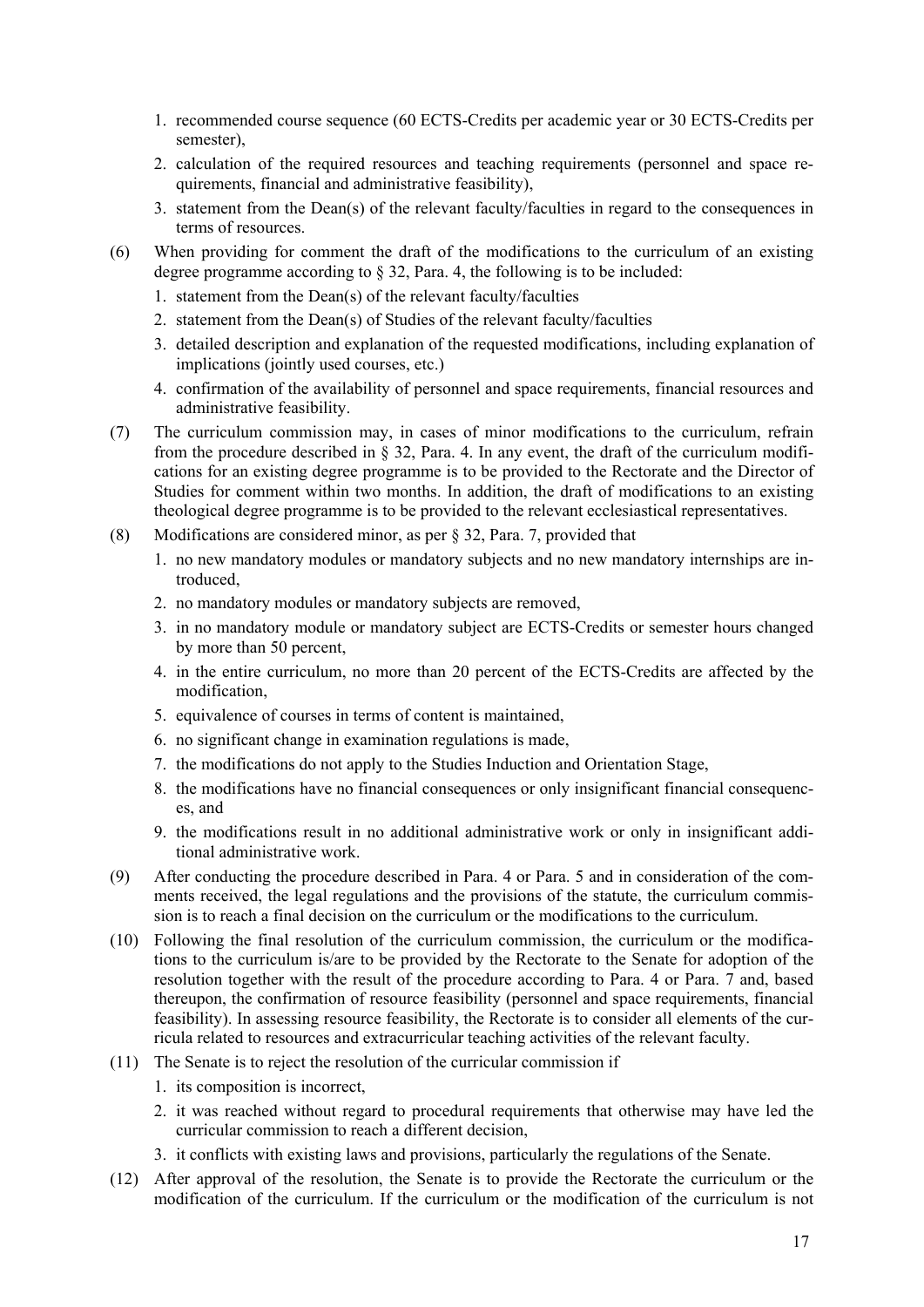vetoed within a month of its submission, the Senate is to publish the curriculum or the modification of the curriculum in the University of Innsbruck Bulletin.

# **§ 33. Curriculum content for Bachelor, Master and Diploma Programmes**

- (1) The establishment of bachelor's and master's programmes requires that they differ from existing bachelor's and master's programmes in terms of content and duration. Three-year bachelor's programmes are to consist of at least 120 ECTS-Credits, four-year bachelor's programmes are to consist of at least 160 ECTS-Credits, and master's programmes are to consist of at least 80 ECTS-Credits.
- (2) Diploma programmes are to be divided into two or three sections, the duration of which is to be stated in the curriculum. The aim of the first section of the programme is to introduce the field and establish fundamental knowledge of it; the second and the third sections serve to deepen this knowledge and provide specialized training.
- (3) The curricula of bachelor's and master's programmes are to be designed such that parts of the programmes may be completed abroad.
- (4) The curriculum is to contain
	- 1. the qualification profile in accordance with the content and goals of the curriculum,
	- 2. the total number of ECTS-Credits and their distribution among the individual modules and the diploma or master's thesis, ensuring conformity with the aims of the Bologna Process in regard to the quality assurance of teaching. ECTS-Credits are also to be allocated to bachelor theses where the allocation of credits is not already provided for in the corresponding course (6),
	- 3. the amount of contact time in semester hours,
	- 4. for bachelor's and diploma programmes, the structure of the Studies Induction and Orientation Stage,
	- 5. the name, scope and content type of modules, a short description of their objectives and their status as compulsory or elective,
	- 6. the title, type and scope of courses, their ECTS-Credits and distribution among the modules,
	- 7. specifications for the bachelor's thesis,
	- 8. specifications for the subject of the diploma or master thesis;
	- 9. the allocation of courses to the participating faculty or educational institution if the programme of study is held in conjunction with another faculty or educational institution in compliance with UA § 54, Para. 9,
	- 10.examination regulations,
	- 11.for the secondary school teacher accreditation programme in the field of movement and sports, and for the study programme in the field of sport science, details about the supplemental examination for the assessment of physical and motor skills;
	- 12.the stipulation that, notwithstanding school-specific training, the educational and subjectspecific didactic element of secondary school teacher accreditation programmes are to make up 20-25% of each teaching subject,
	- 13.in the case of secondary school teacher accreditation programmes, the duration and details of the school internship,
	- 14.the academic degree to be awarded and its abbreviation,
	- 15.provisions for the transitional phase and date(s) of effect.
- (5) The curriculum is to indicate the allocation of the programme to one of the groups of study programmes as per UA § 54, Para. 1, in accordance with the resolution of the Rectorate.
- (6) Moreover, the curriculum may specify
	- 1. distance learning courses and the replacement of contact time (§ 9)
	- 2. for courses with a justified restriction on the number of participants, the number of participants and the procedure for the allocation of places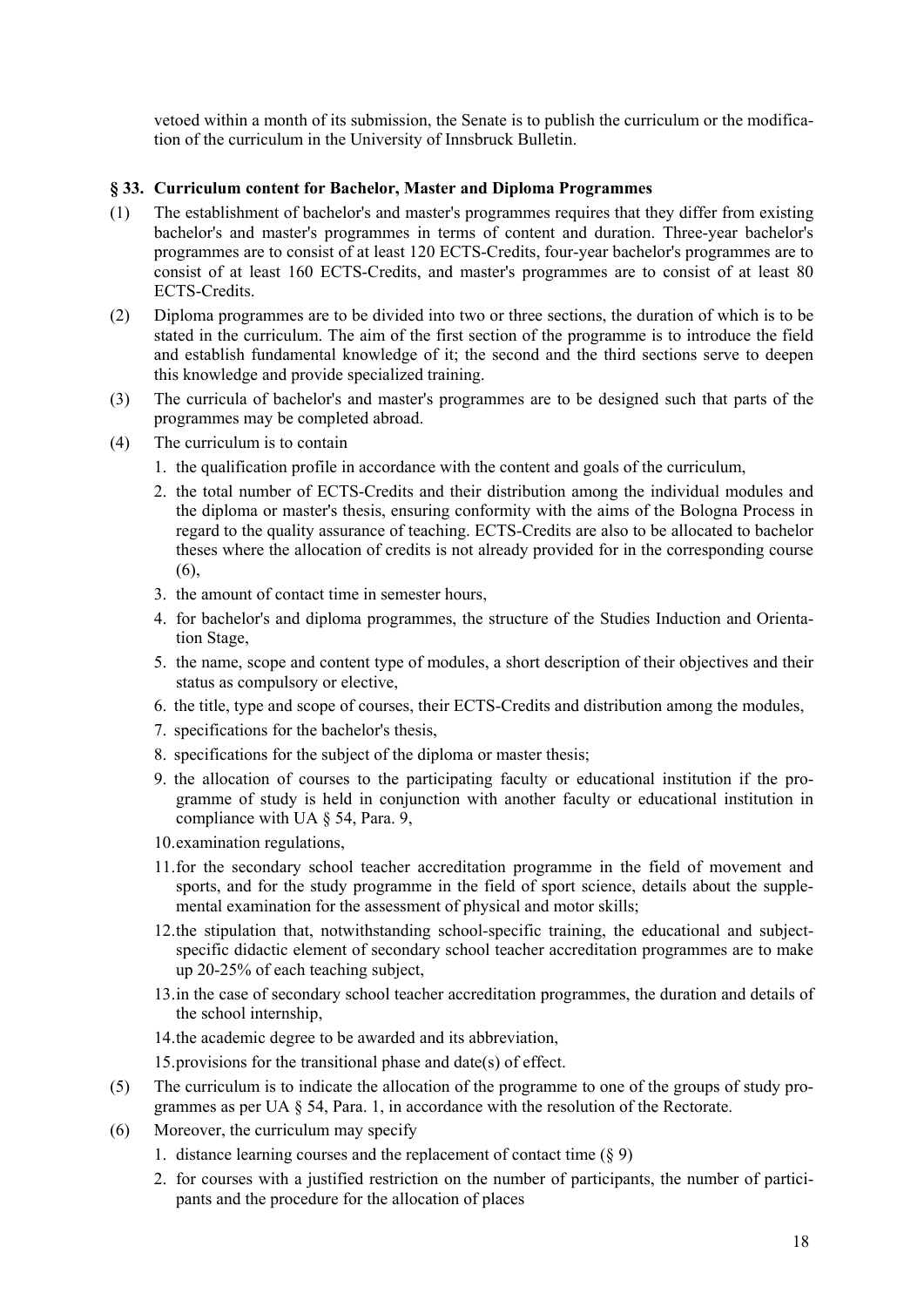- 3. the completion of an internship and details regarding suitable alternatives
- 4. information about courses, examinations and diploma and master's theses in a foreign language, in accordance with Para. 3.1.
- 5. general stipulations on the recognition of examinations in accordance with UA § 78
- 6. qualitative requirements for admission to master programmes in accordance with UA § 64, Para. 5.
- 7. Complementary Subject Areas are modules corresponding to 30 ECTS-Credits that complement a Bachelor's, Master's or Diploma programmes with contents of other disciplines/study programmes. They can be established for Bachelor's and Master's programmes as alternative to the module "Interdisciplinary Skills" (10 ECTS-Credits) and the elective modules of the "Individual Choice of Specialisation" (20 ECTS-Credits)

### **§ 34. Curriculum content for Doctoral Programmes**

- (1) Doctoral programmes are not divided into sections.
- (2) In accordance with contents and objectives, the curriculum is to contain
	- 1. the qualification profile of the doctoral programme,
		- 2. the duration of the doctoral programme,
		- 3. the amount of contact time in semester hours,
		- 4. specification of the modules (name, objectives, content, courses, performance assessment, workload in ECTS-Credits),
		- 5. specifications for the topic and type of dissertation, for which the workload should be equivalent to 120 to 150 ECTS-Credits,
		- 6. if the programme is held in conjunction with other educational institutions in compliance with UA § 54, Para. 9, the allocation of courses to the educational institutions involved;
		- 7. examination regulations;
		- 8. the academic degree to be awarded and its abbreviation;
		- 9. provisions for the transitional phase and date(s) of effect.
- (3) The curriculum is to indicate the allocation of the programme to one of the groups of study programmes as per UA § 54, Para. 1, in accordance with the resolution of the Rectorate.
- (4) Moreover, the curriculum may specify:
	- 1. distance learning courses and the replacement of contact time  $(\S 9)$ ,
	- 2. for courses with a justified restriction on the number of participants, the number of participants and the procedure for the allocation of places,
	- 3. information about courses, examinations and diploma and master's theses in a foreign language, in accordance with Para. 3.1,
	- 4. qualitative requirements for the admission to a doctoral programme.

### **§ 35. Transitional Provisions for Degree Programmes**

- (1) Modifications to the curriculum are to be applied to all students in such a way that, once the modifications have come into force, students are able to complete their study programme in line with the current curriculum by 30 November of the respective year. Students are not be disadvantaged as a result. Relevant equivalence lists are to be announced by the Director of Studies in the University of Innsbruck Bulletin. Elective modules already completed remain recognized.
- (2) If existing study programmes are replaced by bachelor's, master's or doctoral programmes, transitional provisions are to be established in the curricula according to UA § 80, Para. 2.
- (3) The discontinuation of a degree programme is permitted as of 30 September of a given year and is to be announced by the Rectorate in the University of Innsbruck Bulletin before 1 July of the same year. Transitional provisions are to be provided in accordance with UA § 80, Para. 2.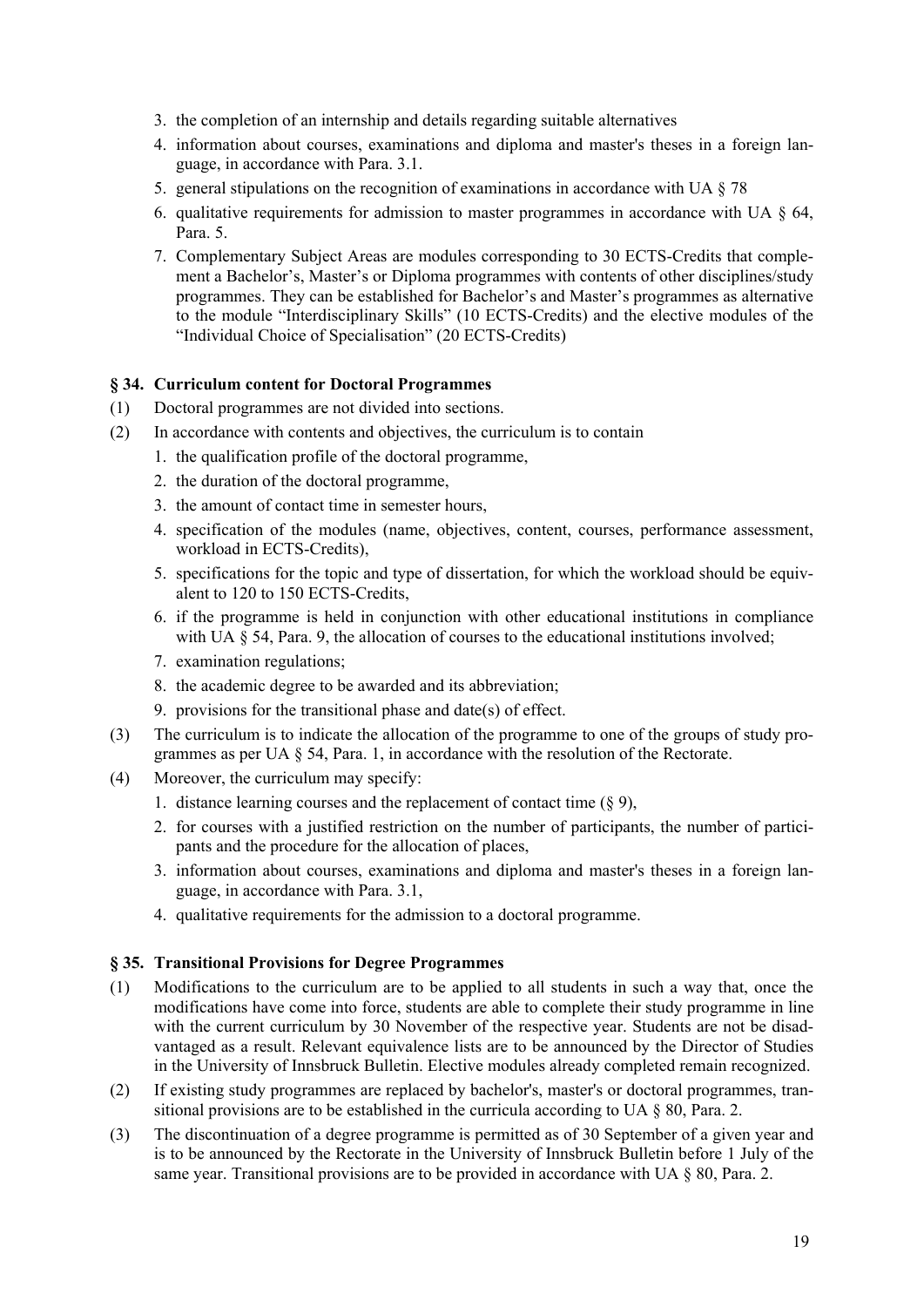(*Note: § 36 omitted, notification in the University of Innsbruck Bulletin of 02.09.2009)* 

### **§ 37. Establishment and discontinuation of continuing Education Programmes**

- (1) The establishment of continuing education programmes is carried out by the Rectorate on the initiative of the Rectorate, the Senate or the Dean(s) of the relevant faculty or faculties.
- (2) When establishing continuing education programmes, the Rectorate is to pay particular attention that
	- 1. regular operations of degree programmes and research are not be adversely affected (utilization of resources),
	- 2. there is a demand for the type of programme,
	- 3. the continuing education programme is guaranteed to break even financially, and
	- 4. the head of the programme possesses the necessary subject-specific expertise.
- (3) Furthermore, the Rectorate is to pay attention that the proposed continuing education programme fulfills the following criteria:
	- 1. assuring a practically oriented educational programme at university level,
	- 2. promoting the professional flexibility of its graduates,
	- 3. supporting the practical application and implementation of research findings from the University of Innsbruck,
	- 4. fulfilling the goal of the university to provide continuing education, particularly for university graduates,
	- 5. contributing to raising the university's profile.
- (4) The discontinuation of continuing education programmes is carried out by the Rectorate on the initiative of the Rectorate, the Senate or the Dean(s) of Faculty of the relevant faculty or faculties. Students admitted to continuing education programmes are entitled to complete their studies within the stipulated timeframe.
- (5) The establishment and discontinuation of continuing education programmes is to be announced immediately in the University of Innsbruck Bulletin.

### **§ 38. Establishment and Modification of continuing Education Programme Curricula**

- (1) The application for establishment of a new curriculum or modification of an existing one is to be submitted by the Rectorate to the Senate together with a finance plan demonstrating the break-even feasibility of the continuing education programme. If the continuing education programme is run in cooperation with other educational institutions in accordance with UA § 56, the agreement between the Rectorate and the other educational institutions as well as the resolution of the establishment of the curriculum are to be included.
- (2) The chairperson of the Senate is to refer the application to the relevant curriculum commission.
- (3) The draft curriculum prepared by the curriculum commission is to be provided for comment, within the timeframe specified by the curriculum committee, to the following:
	- 1. the Rectorate,
	- 2. the University Council,
	- 3. the Senate,
	- 4. the Director of Studies,
	- 5. the Deans and the Deans of Studies of all faculties concerned,
	- 6. the Equal Opportunities Working Group,
	- 7. the Austrian Students' Union,
	- 8. for theological curricula, the relevant ecclesiastical representatives
- (4) After conducting the procedure described in Para. 3 and in consideration of the comments received, the legal regulations and the provisions of the statute, the curriculum commission is to issue and enact the curriculum.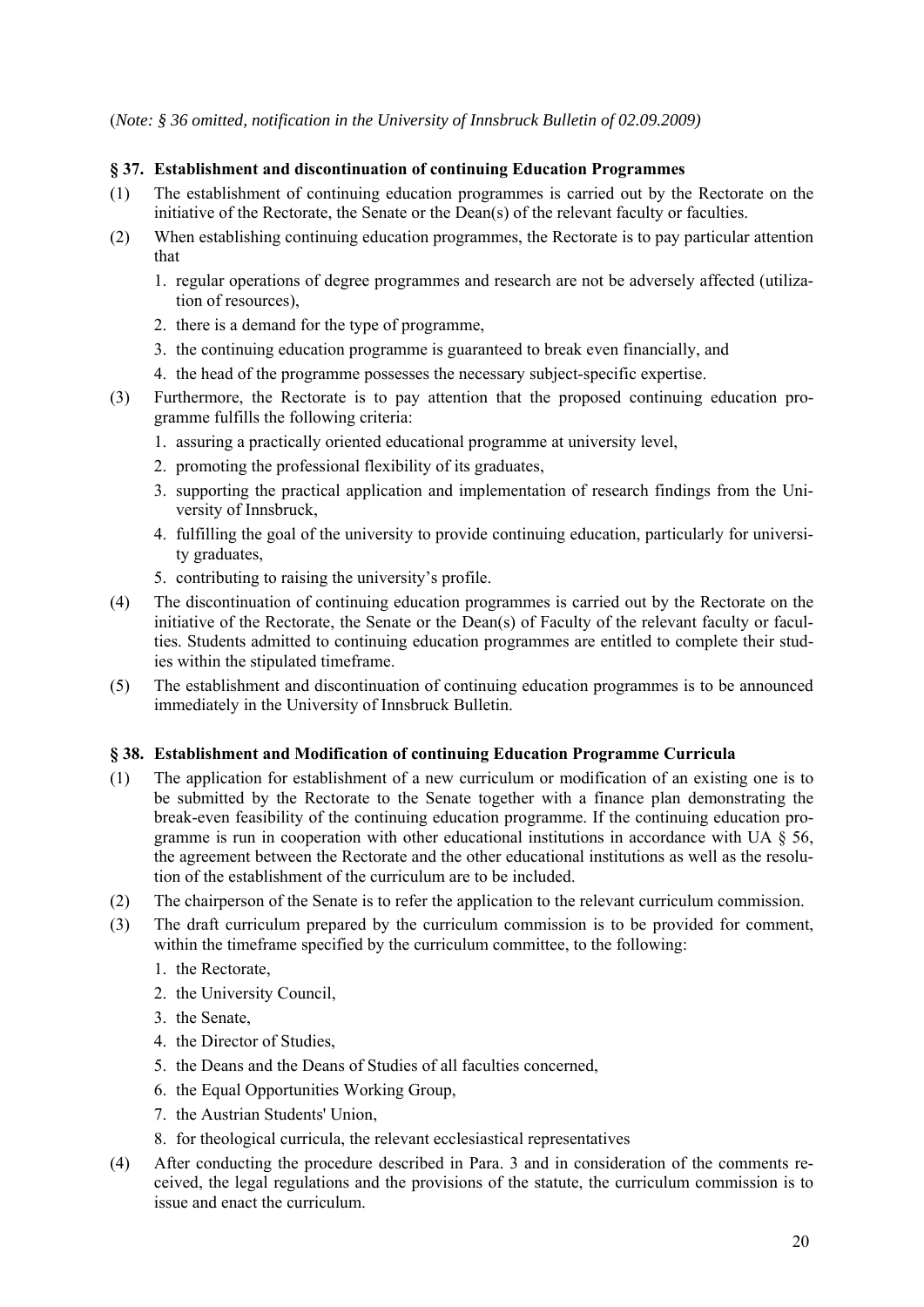- (5) Following the final resolution of the curriculum commission, the curriculum is to be provided, together with the result of the procedure according to Para. 3 and the confirmation of breakeven feasibility, by the Rectorate to the Senate for adoption of the resolution
- (6) The Senate is to reject the resolution of the curricular commission if
	- 1. its composition is incorrect
	- 2. it was reached without regard to procedural requirements that otherwise may have led the curricular commission to reach a different decision,
	- 3. it conflicts with existing laws and provisions, particularly the regulations of the Senate.
- (7) After approval of the resolution, the Senate is to provide the Rectorate the curriculum. If the curriculum is not vetoed within a month of its submission, the Senate is to publish the curriculum or the modification of the curriculum in the University of Innsbruck Bulletin.

# **§ 39. Appointment of Heads of Continuing Education Programmes**

At the proposal of the Dean(s) of the relevant faculty or faculties, the Rectorate is to appoint a head for a continuing education programme from the academic staff, usually someone with habilitation, in accordance with UA § 27, Para. 2. The appointment is to be announced immediately in the University of Innsbruck Bulletin.

### **§ 40. Curriculum Content of Continuing Education Programmes**

- (1) The curriculum is to contain:
	- 1. the qualification profile of graduates of the relevant continuing education programme,
	- 2. admission requirements,
	- 3. the duration and structure of the continuing education programme,
	- 4. the total number of ECTS-Credits and their allocation to the individual modules and, where appropriate, the obligatory written paper,
	- 5. the amount of contact time in semester hours,
	- 6. the name, scope and content type of modules, a short description of their objectives, and their status as compulsory or elective,
	- 7. the title, type and scope of courses, their ECTS-Credits and distribution among the modules,
	- 8. the allocation of courses to the participating educational institution if the programme of study is held in conjunction with another educational institution in compliance with UA  $\delta$  56;
	- 9. specifications for the obligatory written paper, where appropriate,
	- 10.examination regulations,
	- 11.the academic degree to be awarded and its abbreviation,
	- 12.provisions for the transitional phase and date(s) of effect.
- (2) Moreover, the curriculum may specify:
	- 1. distance learning units,
	- 2. demonstrable prior knowledge/training in a particular area in order to register for courses ,
	- 3. the stipulation for courses and examinations in a foreign language, in accordance with Para. 3.4,
	- 4. the completion of an internship and details regarding suitable alternatives,
	- 5. the obligatory or recommended sequence in which modules and courses within modules should be completed.

### **§ 41. Date of Effect of Curricula for Continuing Education Programmes**

The curriculum or the changes to the curriculum are to take effect one month after their announcement.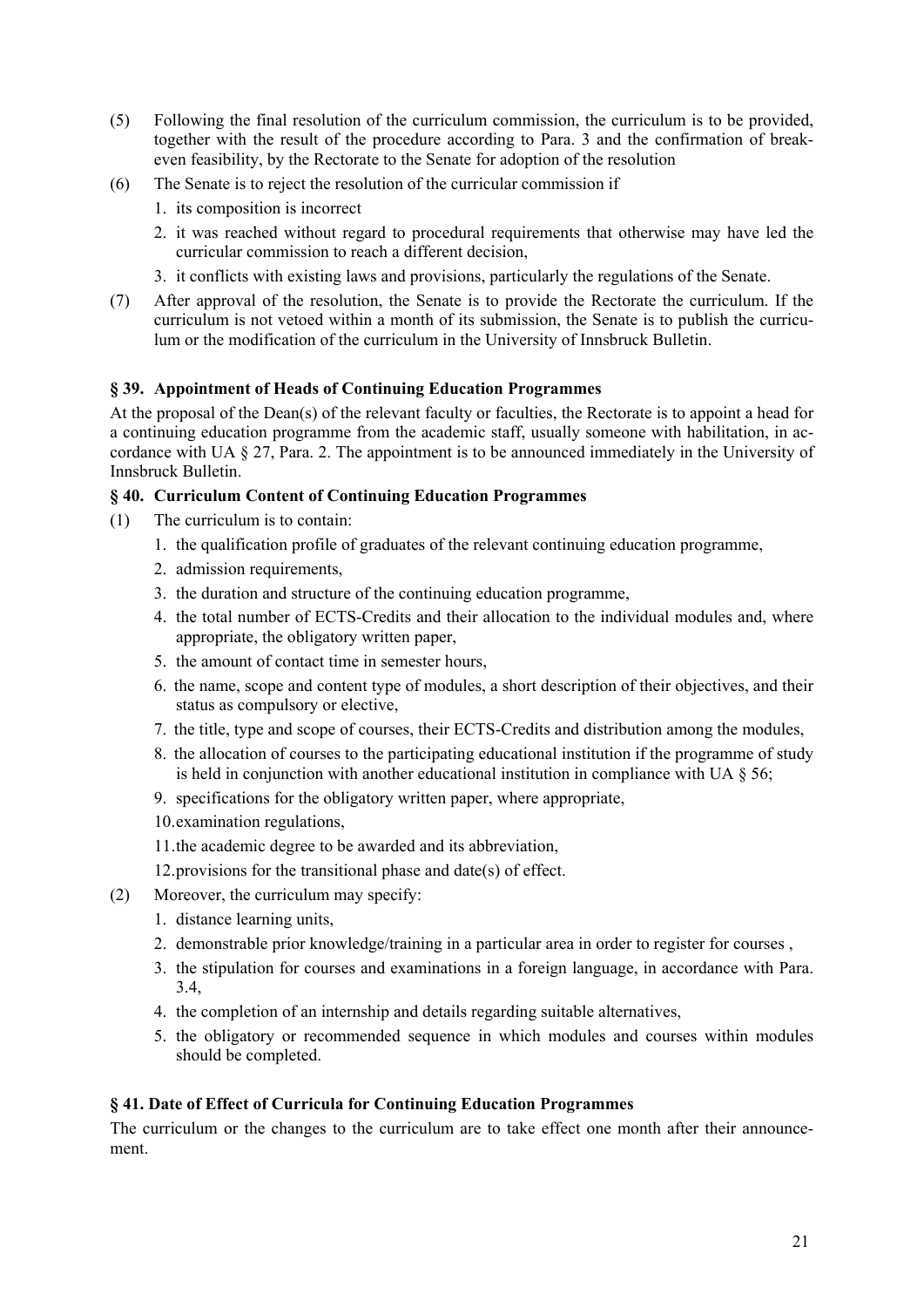### **§ 42. Joint Programmes of Study**

- (1) Joint programmes of study are joint, double or multiple degree programmes conducted on the basis of an agreement between the University of Innsbruck (in conjunction, where applicable, with other Austrian universities, universities of applied sciences ("Fachhochschulen"), private universities or teacher training colleges) and one or more recognized post-secondary educational institution(s) outside Austria.
- (2) A joint programme of study is established by the Rectorate. The decision regarding establishment is to consider the following criteria in particular:
	- 1. compatibility with the performance agreement and development plan
	- 2. the demand for the joint programme of study
	- 3. the compatibility of the participating institutions with respect to the principal regulations of the Universities Act and the statutes of the University of Innsbruck
	- 4. consequences for resources (personnel and space requirements, financial feasibility)
- (3) The agreement concerning the joint programme of study is to be finalised by the Rectorate based on the Universities Act and the statutes of the University of Innsbruck. The agreement is to establish which tasks students are expected to perform at each of the participating institutions. Moreover, the essential conditions for the implementation of the joint programme of study are to be specified.
- (4) The application to create a new curriculum is to be submitted by the Rectorate to the Senate. The procedures described in  $\S$  32, 33 and 34 are to be applied for the creation of a curriculum and its content.
- (5) Modules in the curriculum may be specified that differ from the ECTS-Credits described in § 11, Para. 2.
- (6) The curriculum may provide regulations that differ from those in  $\S$  11, Para. 3.3 (specification of courses in modules).
- (7) The curriculum or the cooperation agreement may specify that students are entitled to propose an additional supervisor for Magister, master's or diploma theses from one of the participating educational institutions. Furthermore, in accordance with  $\S$  24, Para. 2.5., 2.6. and 2.7., it may be specified that Magister, master's or diploma theses are assessed by an additional professionally qualified person from one of the participating educational institutions. In this case, § 25, Para. 8 and 9 are to be applied accordingly. The third assessor must be a professionally qualified member of the academic staff at the University of Innsbruck as per § 24, Para. 1 and 2.

### **§ 43. Joint Degree Programmes**

- (1) Degree programmes may also be conducted in conjunction with other universities and educational institutions in accordance with UA § 54, Para. 9.
- (2) Joint degree programmes are established by the Rectorate. The decision to establish a degree programme in conjunction with other educational institutions is to consider the following criteria in particular:
	- 1. compatibility with the performance agreement and development plan
	- 2. the demand for the joint degree programme
	- 3. the compatibility of the participating institutions with respect to the principal regulations of the Universities Act and the statutes of the University of Innsbruck
	- 4. consequences for resources (personnel and space requirements, financial feasibility)
- (3) The agreement to conduct a joint degree programme is to be finalised by the Rectorate, based on the Universities Act and the statutes of the University of Innsbruck. If educational institutions other than those specified in UA  $\delta$  6 are to participate, the participating educational institutions are to reach an agreement on the implementation of the programme, establishing, in particular, responsibilities (admissions, issuing certificates, recognition of examinations, etc.). The curriculum, which is to be identical for all involved educational institutions, is to specify the allocation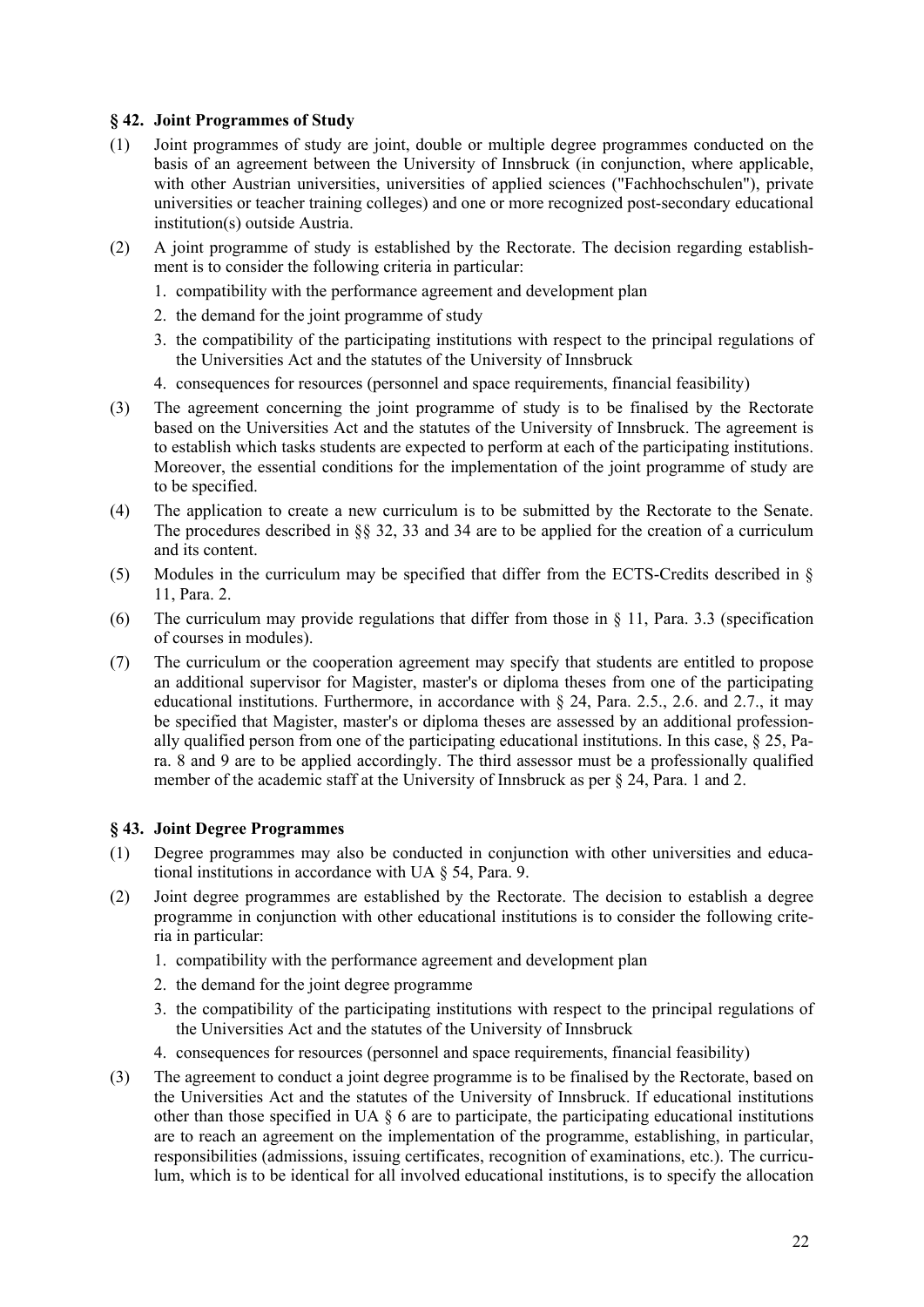of subjects, modules and courses to the respective educational institutions. Legal responsibilities remain unaffected by this provision.

- (4) The application to create a new curriculum is be submitted by the Rectorate to the Senate. The procedures described in §§ 32, 33 und 34 are to be applied for the creation of a curriculum and its content.
- (5) Modules in the curriculum may be specified that differ from the ECTS-Credits described in § 11, Para. 2.
- (6) The curriculum may provide regulations that differ from those in  $\S$  11, Para. 3.3 (specification of courses in modules).
- (7) The curriculum or the co-operation agreement may specify that students are entitled to propose an additional supervisor for Magister, master's or diploma theses from one of the participating educational institutions. Furthermore, in accordance with § 24, Para. 2.5, 2.6 and 2.7, it may be specified that Magister, master or diploma theses are assessed by another professionally qualified person from one of the participating educational institutions. In this case, § 25, Para. 8 and 9 are to be applied accordingly. The third assessor must be a professionally qualified member of the academic staff at the University of Innsbruck staff as per  $\S$  24, Para. 1 and 2.

### **§ 44. Secondary School Teacher Training Programme (General Education)**

The University of Innsbruck offers the following Secondary School Teacher Training Programmes for general education:

- a) Bachelor Secondary School Teacher Training Programme (General Education),
- b) Master Secondary School Teacher Training Programme (General Education),
- c) Subject-Specific Supplementary Programmes (Bachelor and Master).

### **§ 44a. Bachelor Secondary School Teacher Training Programme (General Education) and Master Secondary School Teacher Training Programme**

- (1) Students of the Bachelor Secondary School Teacher Training Programme (General Education) and the Master Secondary School Teacher Training Programme (General Education) must select two teaching subjects or, alternatively, one teaching subject and one specialisation. These two teaching subjects or one teaching subject and one specialisation must be decided on by the student when registering for the Bachelor Secondary School Teacher Training Programme (General Education). Students can only be admitted to the Master Secondary School Teacher Training Programme (General Education) for the same teaching subjects or specialisation as those studied in the Bachelor Secondary School Teacher Training Programme (General Education).
- (2) Students who have studied one of the two teaching subjects or a specialisation instead of a teaching subject at another university can only be admitted if this teaching subject or specialisation is not offered at the University of Innsbruck.

### **§ 44b. Subject-Specific Supplementary Programmes (Bachelor and Master)**

- (1) The following Subject-Specific Supplementary Programmes are offered for students of the Secondary School Teacher Training Programme (General Education). These complement Bachelor's, Master's or Diploma study programmes completed at an Austrian university or another equivalent post-secondary education institution in Austria or another country:
	- a) Bachelor Subject-Specific Supplementary Programme
	- b) Master Subject-Specific Supplementary Programme
- (2) The Bachelor Subject-Specific Supplementary Programme comprises a workload of 240 ECTS Credits. The Master Subject-Specific Supplementary Programme comprises a workload of at least 90 ECTS Credits.
- (3) For the Bachelor Subject-Specific Supplementary Programme, 150 ECTS Credits shall be recognised from the respective subject-related Bachelor's or Diploma study programme.
- (4) Students wishing to enrol in the Bachelor Subject-Specific Supplementary Programme must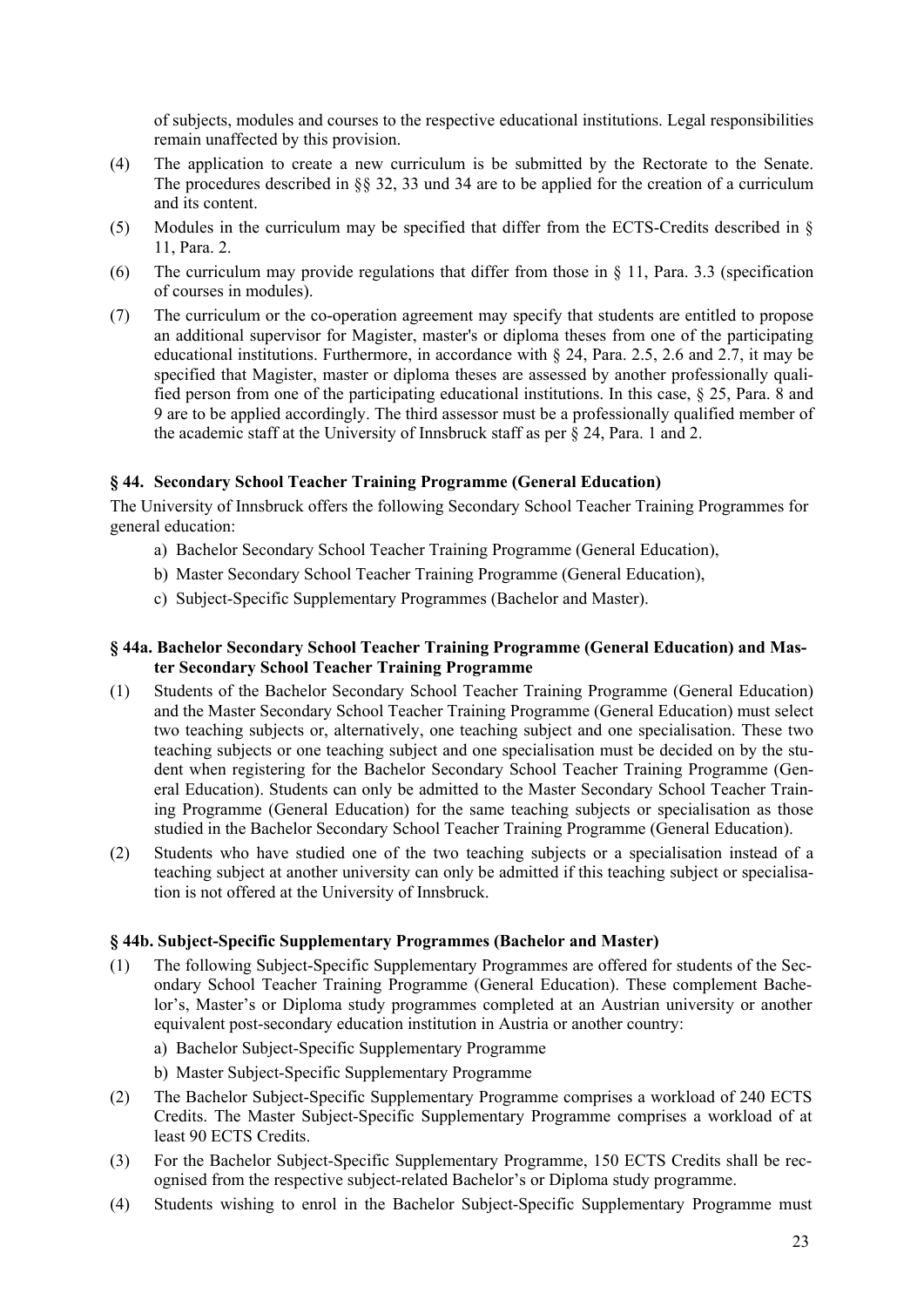have completed a subject-related Bachelor's or Diploma study programme.

## **§ 44c. Extension of Secondary School Teacher Training Programmes**

- (1) A Secondary School Teacher Training Programme completed at the University of Innsbruck in accordance with §44a and §44b can be extended by adding a third teaching subject or a specialisation. Students wishing to extend a Master Secondary School Teacher Training Programme (General Education) can only do so using the teaching subject or specialisation chosen for the Bachelor Secondary School Teacher Training Programme (General Education).
- (2) A Secondary School Teacher Training Programme completed at the University of Innsbruck in accordance with §44c can be extended by adding a second teaching subject or a specialisation. Students wishing to extend an Master Subject-Specific Supplementary Programme can only do so using the teaching subject or specialisation chosen for the Bachelor Subject-Specific Supplementary Programme.
- (3) A Secondary School Teaching Accreditation Programme completed at the University of Innsbruck (Diploma study programme according to old legal provisions) can be extended by adding a third teaching subject or a specialisation from the Bachelor Secondary School Teacher Training Programme (General Education) and the Master Secondary School Teacher Training Programme (General Education).
- (4) Students can be admitted to an additional teaching subject or a specialisation whilst enrolled in the Secondary School Teacher Training Programme which they wish to extend by adding this subject or specialisation. If enrolment in a Secondary School Teacher Training Programme becomes invalid before the student graduates, the admission to the additional teaching subject or a specialisation also becomes invalid.
- (5) Students can only complete the additional teaching subject or specialisation once they have completed the Secondary School Teacher Training Programme which they wish to extend by adding this subject or specialisation. In order to complete the additional teaching subject or specialisation, students must have completed all necessary examinations and other requirements set out for the respective teaching subject or specialisation in the curriculum.
- (6) Students are not required to write a Master thesis in the additional teaching subject or specialisation completed as part of the Master Secondary School Teacher Training Programme / Master Subject-Specific Supplementary Programme. A certificate is issued confirming that the student has successfully completed the additional teaching subject or specialisation.
- (7) Students shall not receive an academic title for an additional teaching subject or specialisation"

# **§ 45. Transitional Provisions**

- (1) Unless the Universities Act or the statute of the University of Innsbruck contain regulations stating otherwise, the study programme laws, course regulations and curricula specified in the University Studies Act version of 31 July 1997 are to apply for the duration of the transitional period, in accordance with §§ 80 and 80b of the Act, to degree students who started their studies before the effective date of the curricula of the University Studies Act.
- (2) For degree students who started their studies on or after the effective date of the curricula of the University Studies Act, the curricula in the version from 1 October 2003 continue to apply for the length of their validity. Unless the Universities Act or the statute of the University of Innsbruck contain regulations stating otherwise, the following, in accordance with the Universities Study Act version of 31 December 2003, are to apply: § 4, Line 25 of the University Studies Act (elective subjects); § 29, Para. 1, Lines 8, 8a and 9 (topic of diploma and Magister theses and of doctoral dissertations); the regulations of Appendix 1, Lines 1.41, 1.41.1, 1.41.2 (further regulations regarding elective subjects). Students from other Austrian universities wishing to complete course examinations at the University of Innsbruck as part of their elective subjects must be enrolled at the University of Innsbruck as degree students or attendees in accordance with the University Studies Evidence Decree 2004.
- (3) The recognition regulations of study commissions according to § 59, Para. 1 of the University Studies Act are to continue to apply.